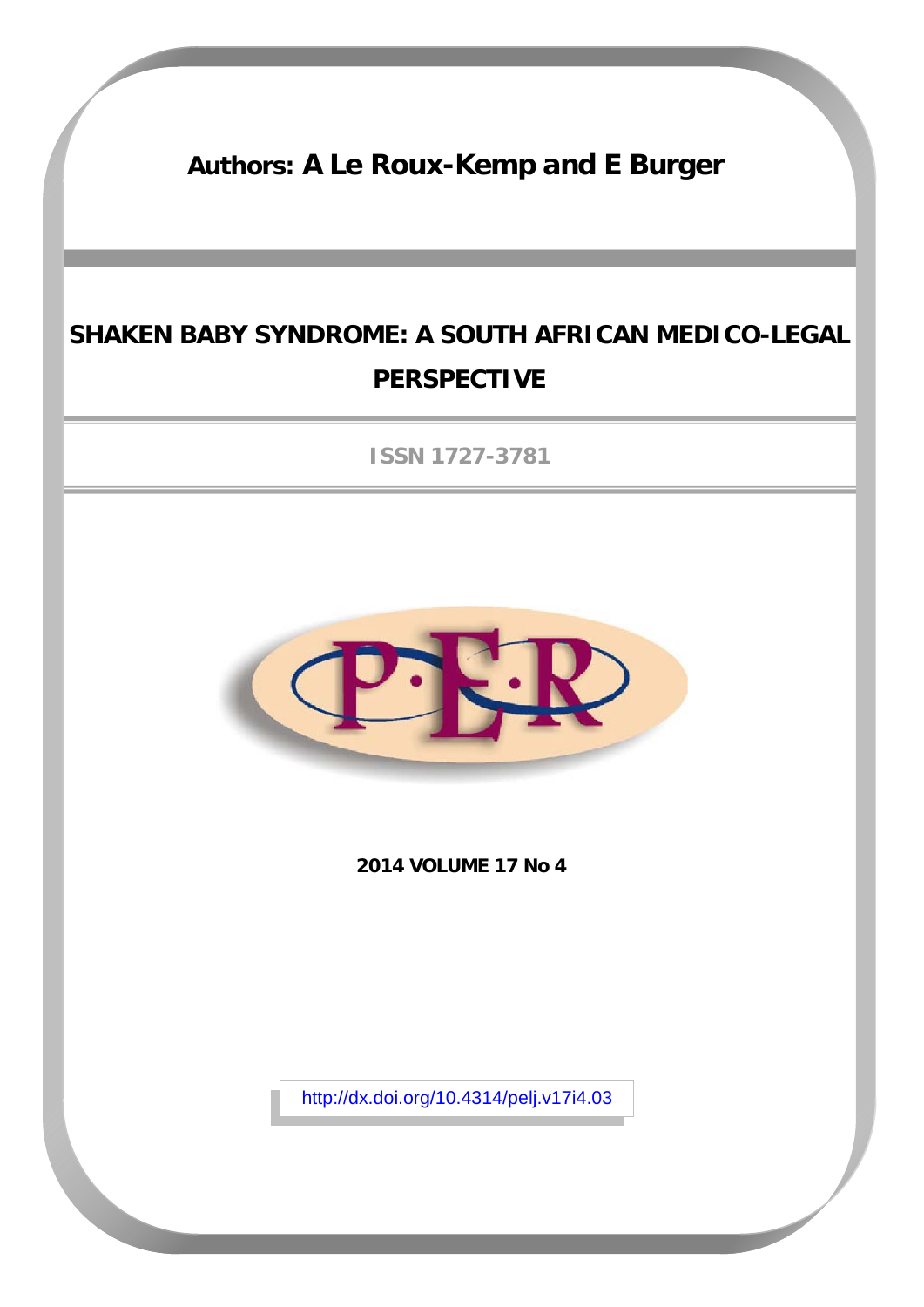# **SHAKEN BABY SYNDROME: A SOUTH AFRICAN MEDICO-LEGAL PERSPECTIVE**

**A Le Roux-Kemp**[∗](#page-1-0) **E Burger**[∗∗](#page-1-1)

# **1. Introduction**

-

Shaken Baby Syndrome (SBS) refers to the violent and repetitive shaking of an infant/toddler (usually under the age of two years), as well as the causative role of the relative impact upon the release of shaking that causes intracranial injuries and haemorrhages, including retinal haemorrhages, and that can lead to severe disabilities or even the death of the child.<sup>[1](#page-1-2)</sup> SBS is also known as Whiplash Shaken Infant Syndrome and is a form of abusive head trauma<sup>[2](#page-1-3)</sup> that designates one of the mechanisms leading to skull and brain injuries in infants and children, usually under the age of two years.<sup>[3](#page-1-4)</sup> The inconsolable crying of a child and the high levels of frustration that such persistent behaviours that contradict parent or caregiver expectations can provoke are usually cited as the main triggers of the abusive behaviour. Young children are extremely susceptible to sustaining injuries from shaking due to their particular physical vulnerabilities, like heavy heads, weak neck muscles, thin skull walls and soft and rapidly growing brains.[4](#page-1-5) The morbidity and mortality rates from shaking are furthermore high; it is suggested that only 15%

<span id="page-1-0"></span><sup>∗</sup> Andra Le Roux-Kemp. BA, LLB, LLD (Stell), BMus (UNISA), Hons BMus (UNISA). Assistant Professor, School of Law, City University of Hong Kong. Visiting Research Fellow, School of Law, University of the Witwatersrand. Researcher and Ema2sa scholar, Freie Universität Berlin. Director - Innocence Project of South Africa. Email: [aleroux@cityu.edu.hk](mailto:aleroux@cityu.edu.hk).

<span id="page-1-1"></span>Elsie Burger. MB, ChB (Pret), MMed Forens Path (Stell), FC For Path (SA). Division of Forensic Medicine, Faculty of Medicine and Health Sciences, Stellenbosch University and Western Cape Forensic Pathology Service. Email: ehb@sun.ac.za.

<span id="page-1-2"></span><sup>&</sup>lt;sup>1</sup> Shaken Baby Syndrome therefore refers to the mechanism of injury in such cases of child abuse. Mehl 1990 Child Abuse and Neglect 603; Albert, Blanchard and Knox 2012 JAMA 39-40.

<span id="page-1-3"></span><sup>&</sup>lt;sup>2</sup> Also referred to as inflicted childhood neuro-trauma, non-accidential head injury (NAHI) or inflicted traumatic brain injury/inflicted head trauma in children. The American Academy of Pediatrics (AAP) officially recommended in April 2009 that the term abusive head trauma be used to describe any assault-related injury among children (less than five years of age) that is inflicted to the head and its contents. This term (abusive head trauma) also avoids drawing any conclusions with regard to the mechanism that caused the injuries. For a comprehensive discussion and critique on the plethora of terms used to describe this condition, see Findley et al 2012 Hous J Health L & Pol'y 209-312.

<span id="page-1-4"></span><sup>&</sup>lt;sup>3</sup> Niederkrontenthaler *et al* 2013 Child Abuse and Neglect 447.

<span id="page-1-5"></span>Couser 2013 J Pediatr Health Care 238.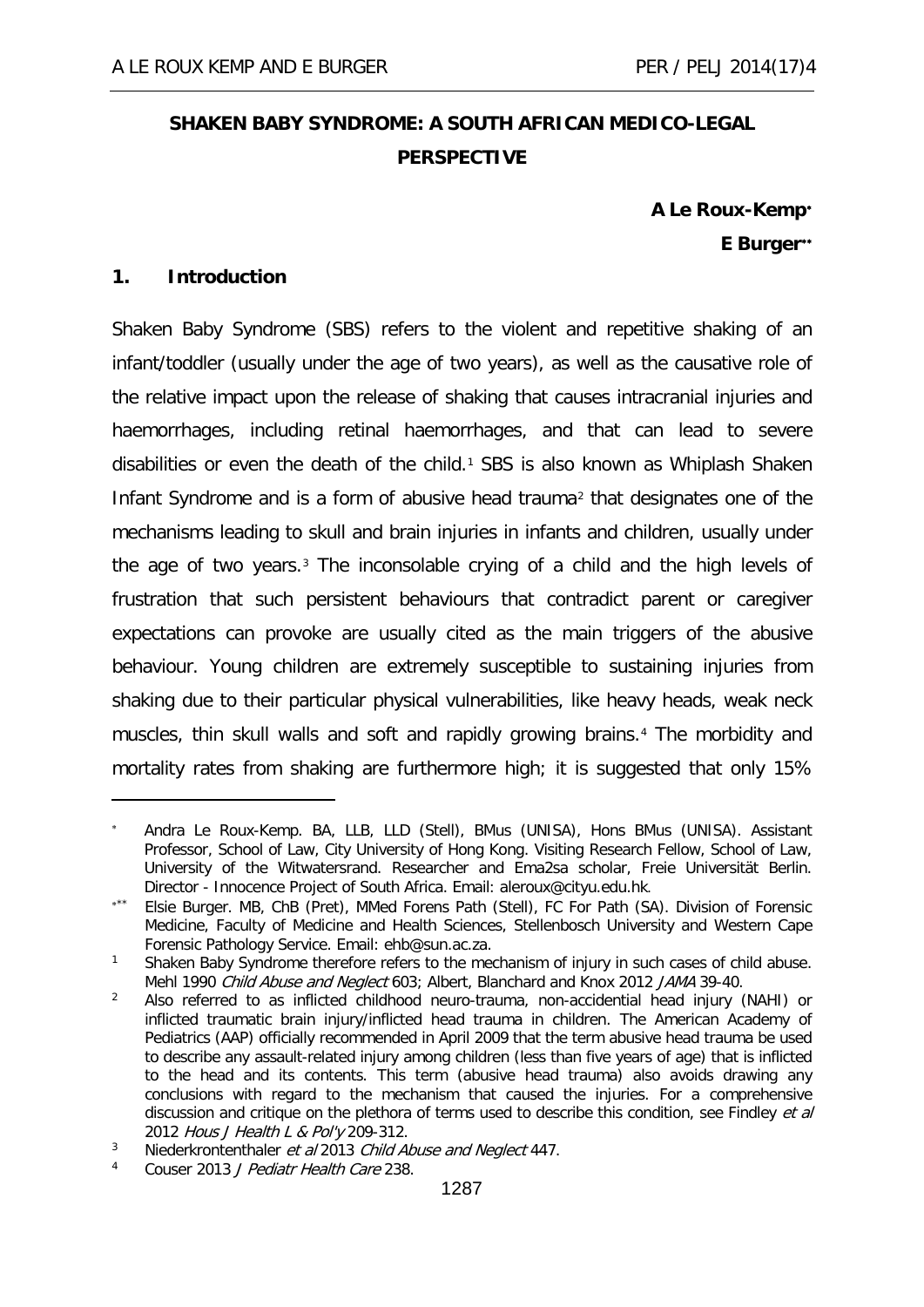survive with no lasting morbidity, and survivors are said to suffer from physical disabilities, neurological impairments and long-term behavioural problems, including self-injurious and self-stimulatory behaviours and hyperactivity.<sup>[5](#page-2-0)</sup>

The main focus in this article is on the difficulty in diagnosing SBS, and on proving such allegations of child abuse in ensuing litigation. First the history and development of the syndrome is set out, and the most important clinical and pathological findings in diagnosing SBS are discussed. Then the most prominent cases in which parents and child-minders were charged with SBS in the USA, UK and South Africa will be considered. The discussion concludes with recommendations for medical and legal professionals confronted with a potential case of SBS.

# **2. The history of the shaken baby syndrome**

In 1946 paediatric radiologist John Caffey published a landmark paper in which he described the cases of six children with multiple fractures and subdural haematomas. He suggested that trauma was the cause of the specific combination of injuries and advised physicians to look for fractures in children with subdural hematomas and vice versa.<sup>[6](#page-2-1)</sup> In 1956, less than ten years later, Virginia Jaspars was sentenced to 10 to 22 years' imprisonment for killing and injuring at least 15 infants that were left in her care, and after admitting that she had violently shaken baby Jennifer Malkan, causing her head to bob back and forth, after which "…the baby lost her breath and her eyes were funny in her head".<sup>[7](#page-2-2)</sup>

In 1962 C Henry Kempe brought the Battered Child Syndrome and Abusive Head Trauma to public attention,<sup>[8](#page-2-3)</sup> contributing to the subsequent findings of British paediatric neurosurgeon, Norman Guthkelch, who in 1971 described shaking as a

<span id="page-2-0"></span><sup>&</sup>lt;sup>5</sup> Couser 2013 J Pediatr Health Care 238; Niederkrontenthaler et al 2013 Child Abuse and Neglect 447; Russell 2013 Child Abuse and Neglect 671; Laurent-Vannier et al 2009 Ann Phys Rehabil Med 436-447.

<span id="page-2-1"></span><sup>&</sup>lt;sup>6</sup> Also see Caffey 1946  $A/R$  163-173.

<span id="page-2-2"></span> $7$  Jenny "Theory and Practice of Shaking Infants".

<span id="page-2-3"></span><sup>8</sup> Kempe *et al* 1962 JAMA 17-24.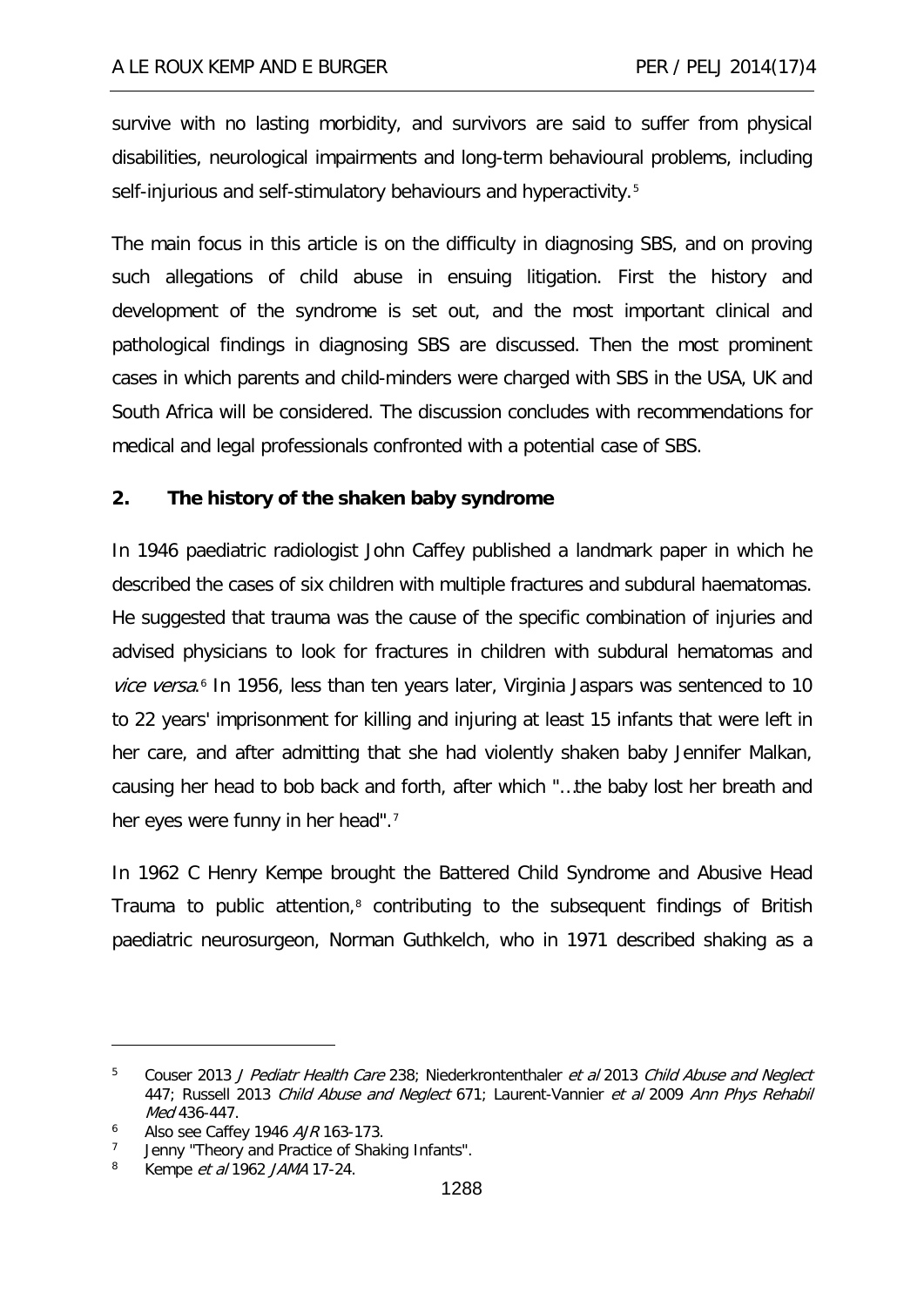mechanism for intracranial injuries in infants and young children.<sup>[9](#page-3-0)</sup> In 1974 John Caffey formally suggested the name "Whiplash Shaken Infant Syndrome" for the "vigorous manual shaking of infants by the extremities or shoulders, with whiplashinduced intracranial and intraocular bleeding, but with no external signs of head trauma."[10](#page-3-1) This particular form of child abuse is said to result in a constellation of injuries including: subdural haematoma, diffuse axonal injury, hypoxic cerebral injury and retinal haemorrhages[.11](#page-3-2) Probably the most significant feature of SBS is that it is a clinical condition without any pathognomonic signs and injuries, which makes it difficult to establish the extent, severity and outcomes of the condition.[12](#page-3-3)

Since the syndrome was first observed and described by Guthkelch and Caffey, much research has been published.[13](#page-3-4) By 1985 it was being said that head trauma was not only the most frequent cause of permanent damage or death among abused infants and children, but that SBS accounted for a significant number of those cases.[14](#page-3-5) In 2009, in the USA, Abusive Head Trauma (AHT) was the leading cause of death from trauma and a major cause of disability in children younger than two years.<sup>[15](#page-3-6)</sup> Kelly *et al* submitted that in terms of published epidemiological studies, the incidence of SBS is "remarkably consistent across the world" and that 20 to 30 per 100 000 infants under the age of 1 year are subjected to this form of child abuse every year.[16](#page-3-7) These statistics are furthermore believed to underestimate the true incidence of SBS as they usually only relate to the most severe cases, where the

<span id="page-3-0"></span><sup>9</sup> Guthkelch 1971 BMJ 430-431; Findley et al 2012 Hous J Health L & Pol'y 223. Also see the most recent publication by Guthkelch on Shaken Baby Syndrome, Guthkelch 2012 Hous J Health L & Pol'y 201-208.

<span id="page-3-1"></span><sup>&</sup>lt;sup>10</sup> Dykes 1986 Child Abuse and Neglect 211; Caffey 1972 Am J Dis Child 161-169; Caffey 1974 Pediatrics 396-403; Findley et al 2012 Hous J Health L & Pol'y 223.

<span id="page-3-2"></span><sup>&</sup>lt;sup>11</sup> Gould 2001 *Curr Diagn Path* 69-75; Editorial 1998 *The Lancet* 335.

<span id="page-3-4"></span><span id="page-3-3"></span><sup>&</sup>lt;sup>12</sup> Barr and Runyan 2008 Am J Prev Med S107.<br><sup>13</sup> Eortin and Stipanicis 2010 Ann Phys Pobabil

Fortin and Stipanicic 2010 Ann Phys Rehabil Med 693-710; Hadley et al 2000 Neurosurgey 536-540; Saternus, Kernbach-Wighton and Oehmichen 2000 Forensic Sci Int 203-213; Starling et al 2004 Arch Pediatr Adolesc Med 454-458; Biron and Shelton 2005 Child Abuse and Neglect 1347-1358.

<span id="page-3-5"></span><sup>&</sup>lt;sup>14</sup> Couser 2013 J Pediatr Health Care 238; Berger, Kochanek and Pierce 2004 Child Abuse and Neglect 739.

<span id="page-3-6"></span><sup>&</sup>lt;sup>15</sup> Niederkrontenthaler et al 2013 Child Abuse and Neglect 447; Bechtel and Berger 2006 Pediatric Emergency Medicine 138-142.

<span id="page-3-7"></span><sup>&</sup>lt;sup>16</sup> Kelly, MacCormick and Strange 2009 Child Abuse and Neglect 394; Keenan et al 2003 JAMA 621-626; Albert, Blanchard and Knox 2012 JAMA 39-40.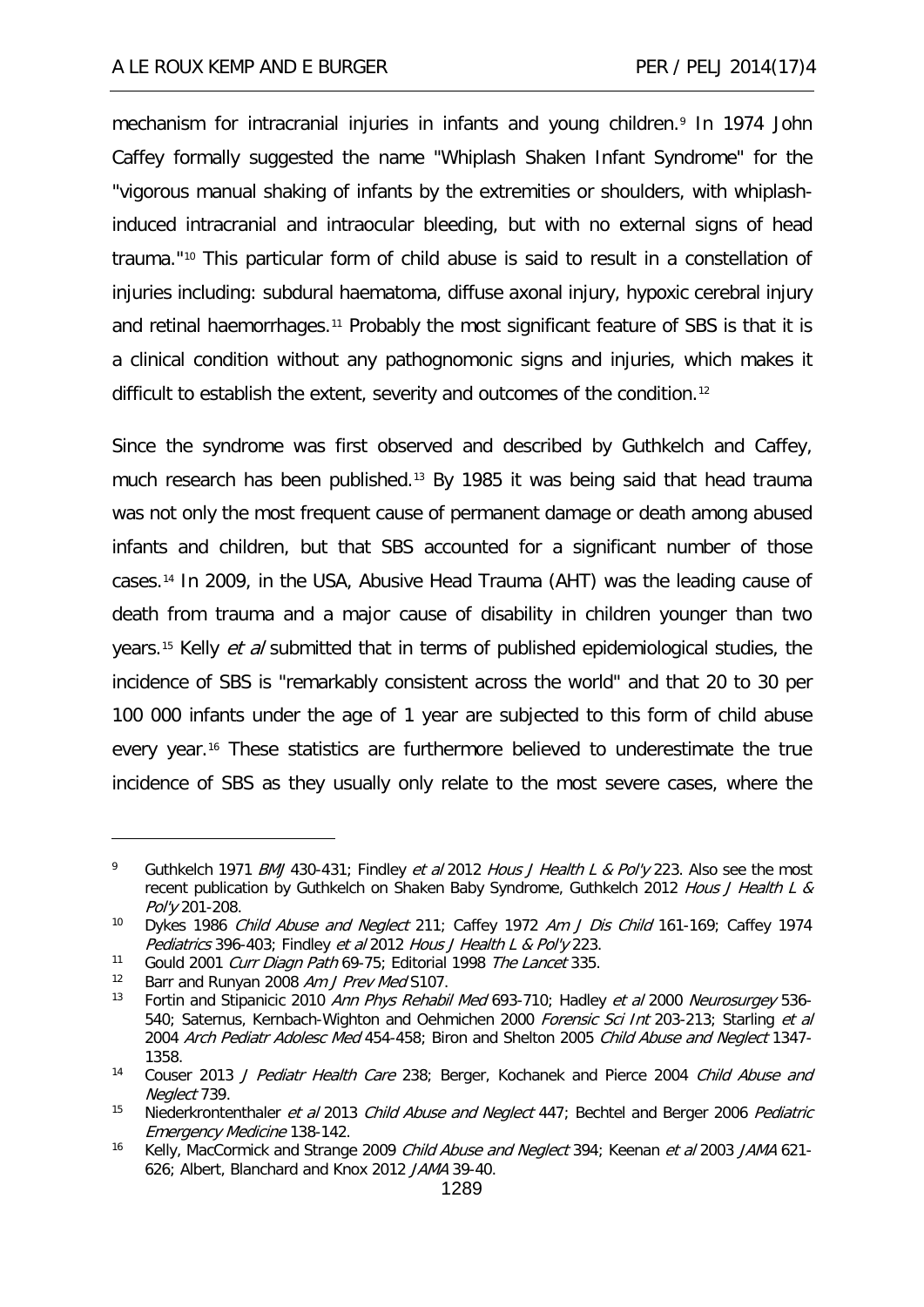child was taken to an emergency care unit or medical practitioner. The lack of an autopsy in all suspicious infant deaths rules out the possibility of a certain diagnosis in all cases, and it is often too difficult to differentiate between abusive and accidental head injuries.[17](#page-4-0)

Yet, as early as 1987 the relationship between shaking and intracranial injury came under intense scrutiny and criticism.[18](#page-4-1) Many asked if the shaking of a child could generate sufficient force for serious or fatal injury.[19](#page-4-2) Moreover, the lack of any external signs of abuse makes it difficult to diagnose SBS in an emergency room setting or in the general practitioner's office. But while the impact might not be clinically visible it can be revealed through advanced medical imaging and at the autopsy in the event that the child succumbs to his/her injuries. In the following section the pathology and diagnosis of SBS will be discussed. The discussion will specifically focus on the two-part hypothesis that "in the absence of a confirmed alternative explanation, one can reliably diagnose shaking or abuse from three internal findings, [also referred to as the triad of injuries], - subdural haemorrhage, retinal haemorrhage and encephalopathy (brain abnormalities and/or neurological symptoms)".<sup>[20](#page-4-3)</sup>

# **3. Diagnosing Shaken Baby Syndrome**

Often, in cases where SBS is alleged, the history of shaking is not forthcoming. In fact, there may be a complete absence of any trauma history, or otherwise very slight trauma that is not usually associated with the symptoms experienced. In some cases where the caregivers admitted to shaking the child, the level of violence reported ranged from the violent history as described in the Jaspars case mentioned above, to merely shaking the infant in an attempt to wake an unresponsive child.

<span id="page-4-0"></span><sup>17</sup> Laurent-Vannier *et al* 2011 Ann Phys Rehabil Med 534; Togioka 2008 J Emerg Med 98.<br>18 Dubaime *et al 1987, Journal of Neurosurgery 1*09-415: Goldsmith and Plunkett 2

<span id="page-4-1"></span>Duhaime et al 1987 Journal of Neurosurgery 409-415; Goldsmith and Plunkett 2004 Am J Forensic Med Pathol 89-100; Donohoe 2003 Am J Forensic Med Pathol 239-242.

<span id="page-4-3"></span><span id="page-4-2"></span><sup>&</sup>lt;sup>19</sup> Case 2007 Legal Medicine 83-87.<br><sup>20</sup> Findley et al 2012 Hous I Health.

Findley et al 2012 Hous J Health L & Pol'y 212.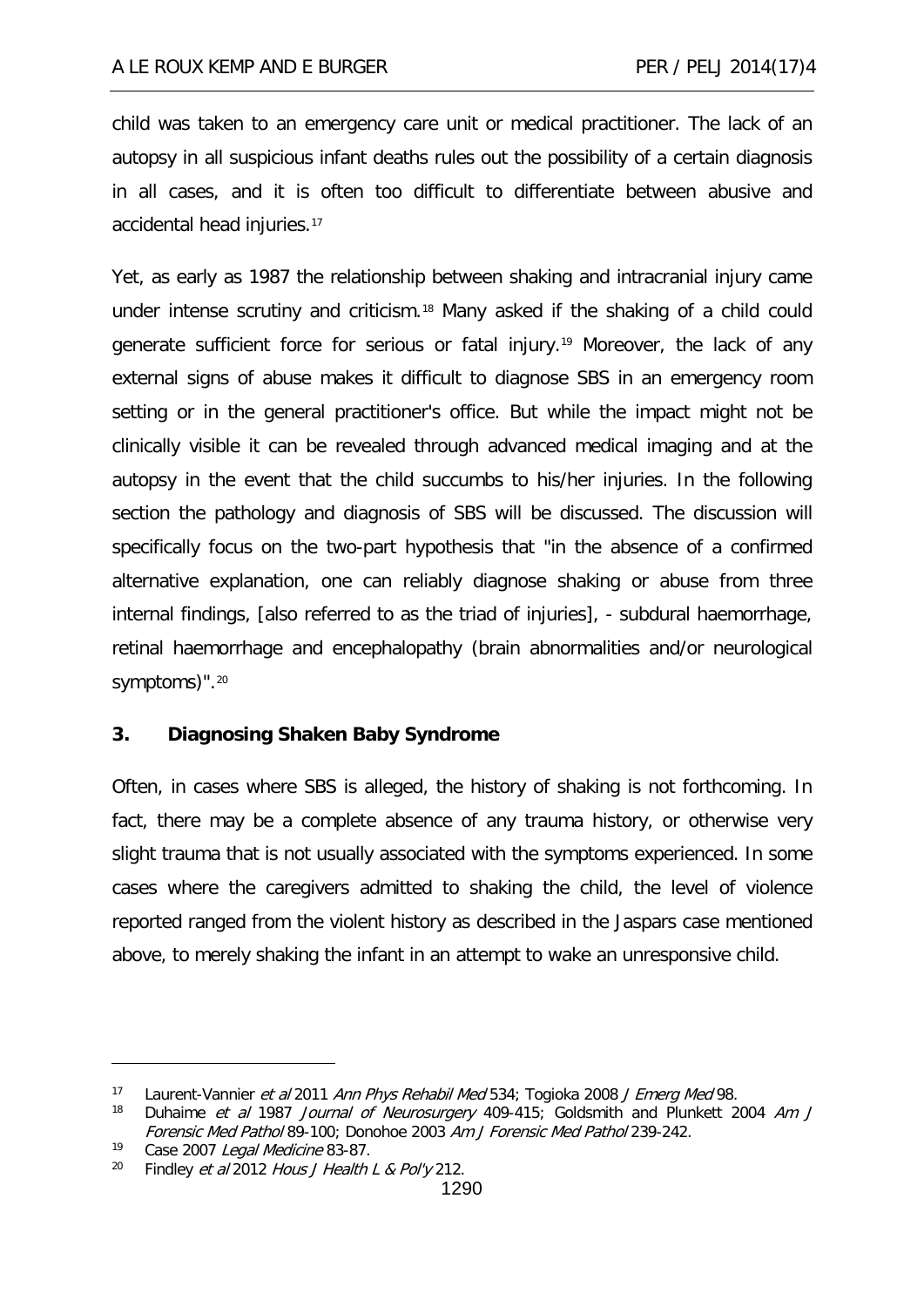In the medical literature, most texts referring to a diagnostic triad for a diagnosis of SBS require the presence of the following triad of injuries - subdural haemorrhage, retinal haemorrhage and encephalopathy. However, some scholars replace encephalopathy with long bone fractures, and others with the absence of external signs of injury (the Ontario triad).<sup>[21](#page-5-0)</sup> Briefly, the main components of the traditional triad are:

- Subdural haemorrhage (SDH): The brain is covered by a thick, fibrous layer, called the *dura mater*. An SDH is the collection of blood that occurs underneath the *dura mater*. This type of haemorrhage is most commonly associated with the tearing of the bridging veins that connect the brain to the *dura mater*. These veins tear easily in acceleration/deceleration type injury or falls from a height. Similarly, the shaking of the head in SBS is alleged to cause SDH. However, in cases of SBS, the SDH is typically only a thin film of blood over the hemispheres, not a large space-occupying lesion as is found in trauma cases. $22$  This haemorrhage is typically diagnosed with a CT scan or at autopsy.
- *Retinal haemorrhage (RH):* The retina is the light-sensitive layer of neural cells that is found at the back of the eyeball. In the clinical setting haemorrhage may be seen in this tissue with fundoscopy, while it can be diagnosed at autopsy after the removal of the eye. Two main theories are put forth to explain the occurrence of RHs in SBS. The first postulates that increased intracranial pressure due to cerebral oedema and subdural haemorrhage leads to an increase in venous pressure in the retina. The second theory suggests that acceleration and deceleration in shaking leads to traction of the vitreous on the retina and subsequent tears.<sup>[23](#page-5-2)</sup>
- *Encephalopathy:* Encephalopathy refers to the neurological symptoms, like irritability, seizures, lethargy and loss of consciousness, presenting in surviving infants. At autopsy, the most commonly suggested pathological correlate for

<span id="page-5-0"></span><sup>&</sup>lt;sup>21</sup> Case 2007 Legal Medicine 83-87.

<span id="page-5-1"></span>Geddes and Whitwell 2004 Forensic Sci Int 85.

<span id="page-5-2"></span><sup>&</sup>lt;sup>23</sup> Kivlin *et al* 2000 Ophthalmology 1246.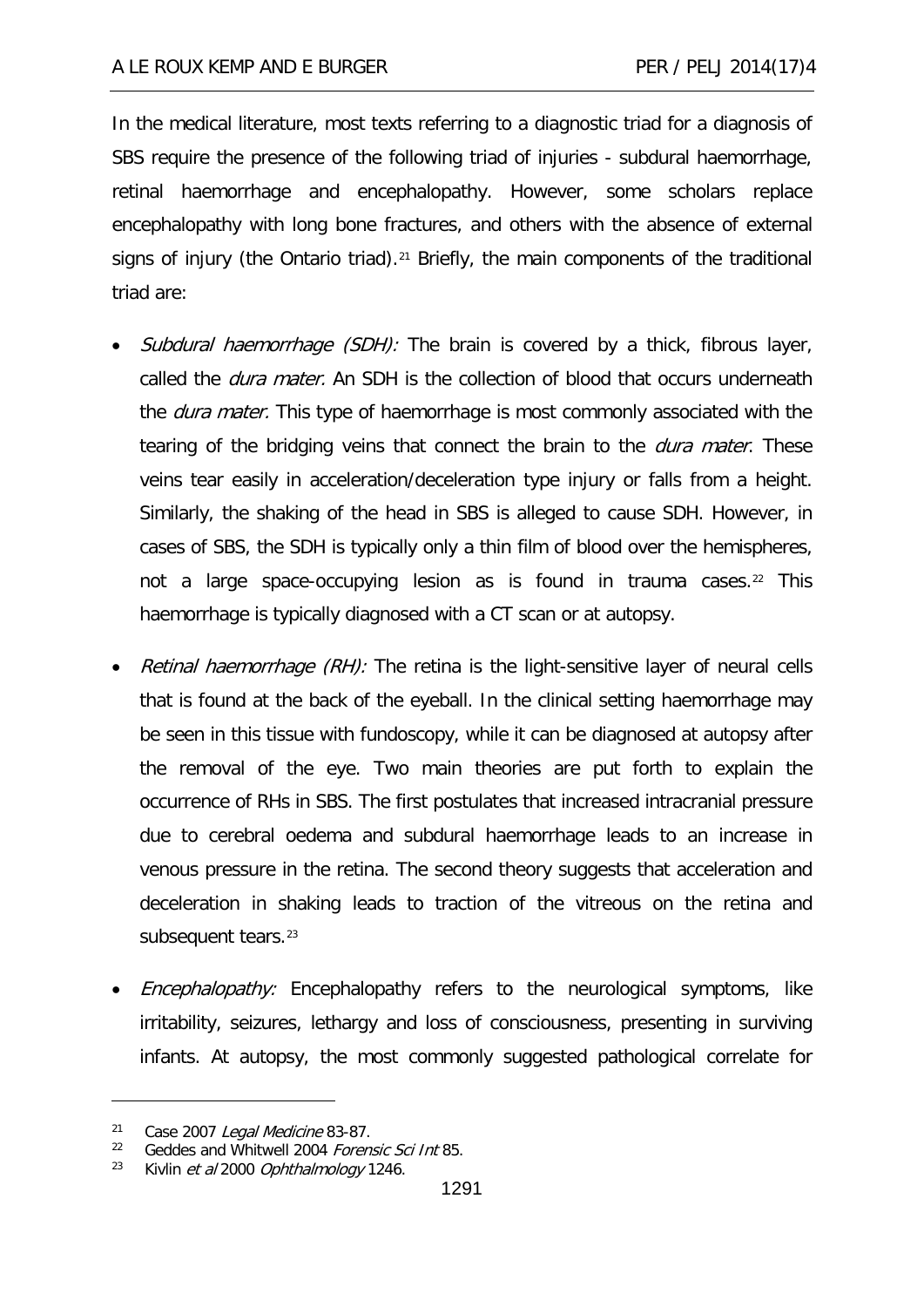encephalopathy is Diffuse Axonal Injury (DAI). This is a microscopic diagnosis that is made when so-called spheroids are seen in the white matter of brain sections. However, the infant needs to survive more than 12 hours after the incident before any spheroids will be seen on microscopy. The development of DAI is also linked to acceleration/deceleration injury, but of a longer duration than is found in falls.[24](#page-6-0) Significantly, DAI is associated with a loss of consciousness that follows immediately on the injury. In the traditional model of SBS this fact was used to point out the alleged perpetrator of the shaking as the person in whose care the infant was at the time of the onset of the symptoms.[25](#page-6-1) Other findings like hypoxic-ischaemic injury, diffuse swelling and intraparenchymal tears may also be present in the brain.[26](#page-6-2)

The traditional view is that these injuries in the triad can be caused only by severe trauma, like a motor vehicle accident or a fall from a multi-story building, or shaking. However, this opinion is currently being challenged by evidence to the contrary. Although rib fractures and long bone fractures are commonly found in cases of nonaccidental injury in children, these findings are not typically included in the discussion of SBS.

#### 3.1 Concerns about the triad

The triad, as described above, has for some years been the focus of intense scrutiny, with many voices suggesting that shaking alone cannot be sufficient to cause the injuries found in these cases. One of the first authors to raise concerns around the causation of the syndrome was Ann-Christine Duhaime. Duhaime and her colleagues reviewed 48 cases of infants and young children in which the diagnosis of SBS was made. This included 13 fatalities, all of which had signs of blunt impact to the head, often only diagnosed at autopsy. With elaborate instrumentation it was proved that angular accelerations for impacts were up to 50 times bigger than for shaking. In fact, the accelerations for shakes were below the injury thresholds

<span id="page-6-0"></span><sup>&</sup>lt;sup>24</sup> Graham and Gennarelli "Trauma" 234-262.

<span id="page-6-1"></span><sup>&</sup>lt;sup>25</sup> Tuerkheimer 2010-2011 Ala L Rev 516.

<span id="page-6-2"></span><sup>&</sup>lt;sup>26</sup> Squier 2011 Acta Neuropathologica 519-542.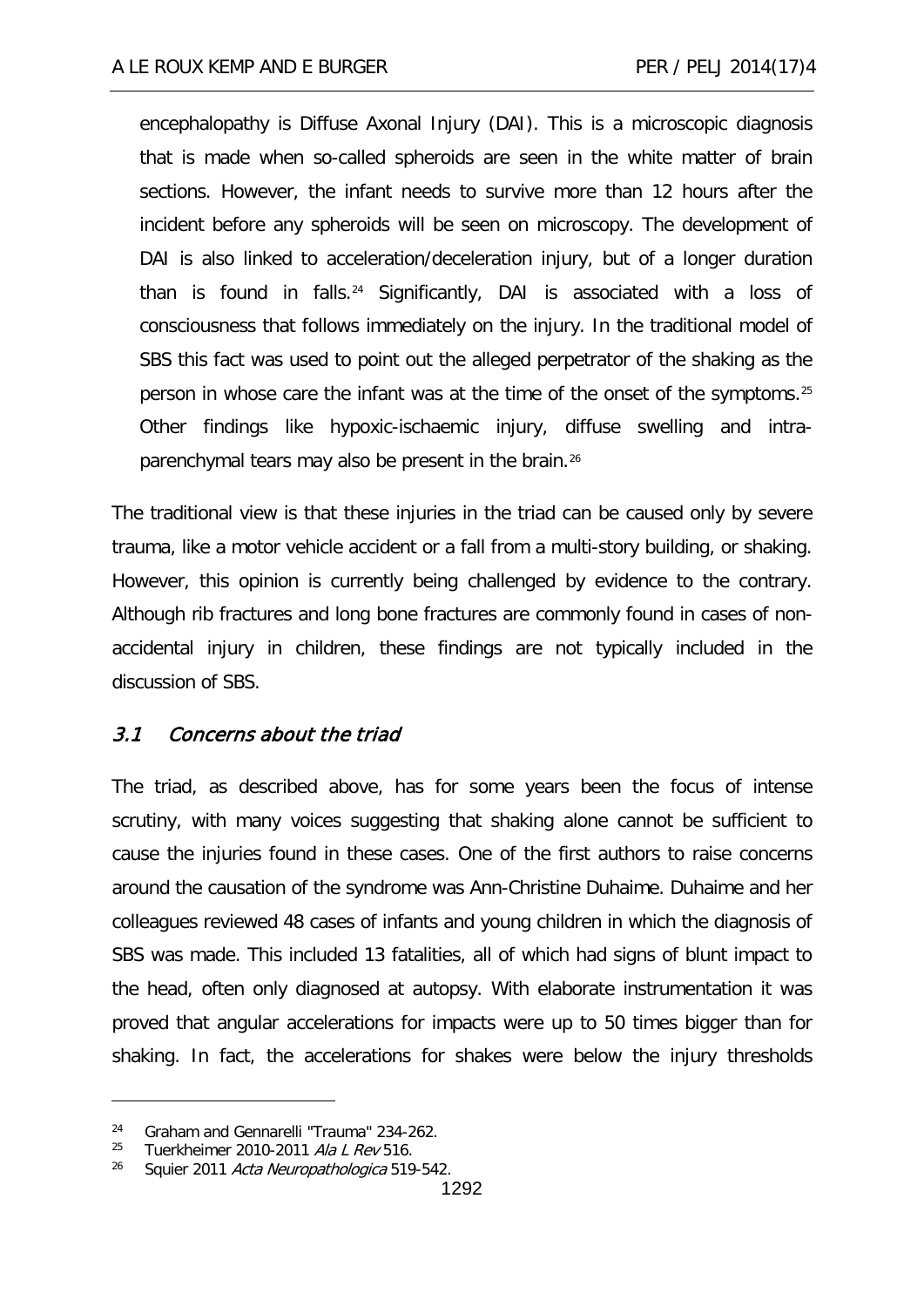established for subhuman primates, while impacts could potentially cause all of the injuries associated with SBS[.27](#page-7-0) A 2002 biomechanical review determined that even a three foot fall produces forces up to ten times greater than shaking. According to this study, SDH and neck injuries may be expected after shaking, especially prolonged or repetitive shaking, but no brain injuries.[28](#page-7-1) Findings like these led some researchers to suggest that the term "Shaken Impact Syndrome" gives a better representation of events – that some measure of impact also has to occur to cause these injuries.

In 2001 Geddes and Whitwell published a study of the brains of 53 infants who had allegedly died from abuse. They found that hypoxic brain damage was pervasive in these cases, and very little evidence of diffuse axonal injury was present – the condition usually offered to explain the encephalopathy in cases of SBS. Geddes et al also found that about one third of cases had cranio-cervical injury, especially in the brainstem.[29](#page-7-2) These findings, together with those published in 2004, led to the proposal of the following hypothesis regarding the triad: Injury (whether traumatic or metabolic) leads to apnoea, which causes severe hypoxia and resultant brain swelling. The subdural and retinal haemorrhages are, according to this hypothesis, also consequences of hypoxia.<sup>[30](#page-7-3)</sup> The implication is that the triad may be caused by many other conditions, even natural diseases. In fact, the differential diagnosis for the triad includes conditions like birth trauma, nutritional deficits, metabolic disorders, infections, coagulopathy,<sup>[31](#page-7-4)</sup> and re-bleeds of chronic SDHs after previous minor injury.[32](#page-7-5) It is now also accepted that a lucid interval may occur after the

<span id="page-7-0"></span><sup>&</sup>lt;sup>27</sup> Duhaime *et al* 1987 *Journal of Neurosurgery* 409-414.

<span id="page-7-2"></span><span id="page-7-1"></span><sup>&</sup>lt;sup>28</sup> Ommaya, Goldsmith and Thibault 2002 *Brit J Neurosurg* 226.<br><sup>29</sup> Coddes et al. 2001, *Prain* 1200, 1208, Only 2 out of 52, case

Geddes et al 2001 Brain 1290-1298. Only 3 out of 53 cases had widespread traumatic axonal injury, and two of these had multiple skull fractures.

<span id="page-7-3"></span><sup>&</sup>lt;sup>30</sup> Geddes and Whitwell 2004 Forensic Sci Int 83-88. In cases of alleged SBS the subdural haemorrhage typically consists of a thin film of blood, not a large space-occupying lesion as is found in traumatic SDH. In 50 paediatric cases without head injuries the researchers found evidence of hypoxic brain injury together with *intra*-dural haemorrhage and resultant thin film SDH.

<span id="page-7-5"></span><span id="page-7-4"></span> $31$  Squier 2011 *Acta Neuropathologica* 521.<br> $32$  Eindley *et al* 2012 *Hous I Health L. & Pol* 

Findley et al 2012 Hous J Health L & Pol'y 239.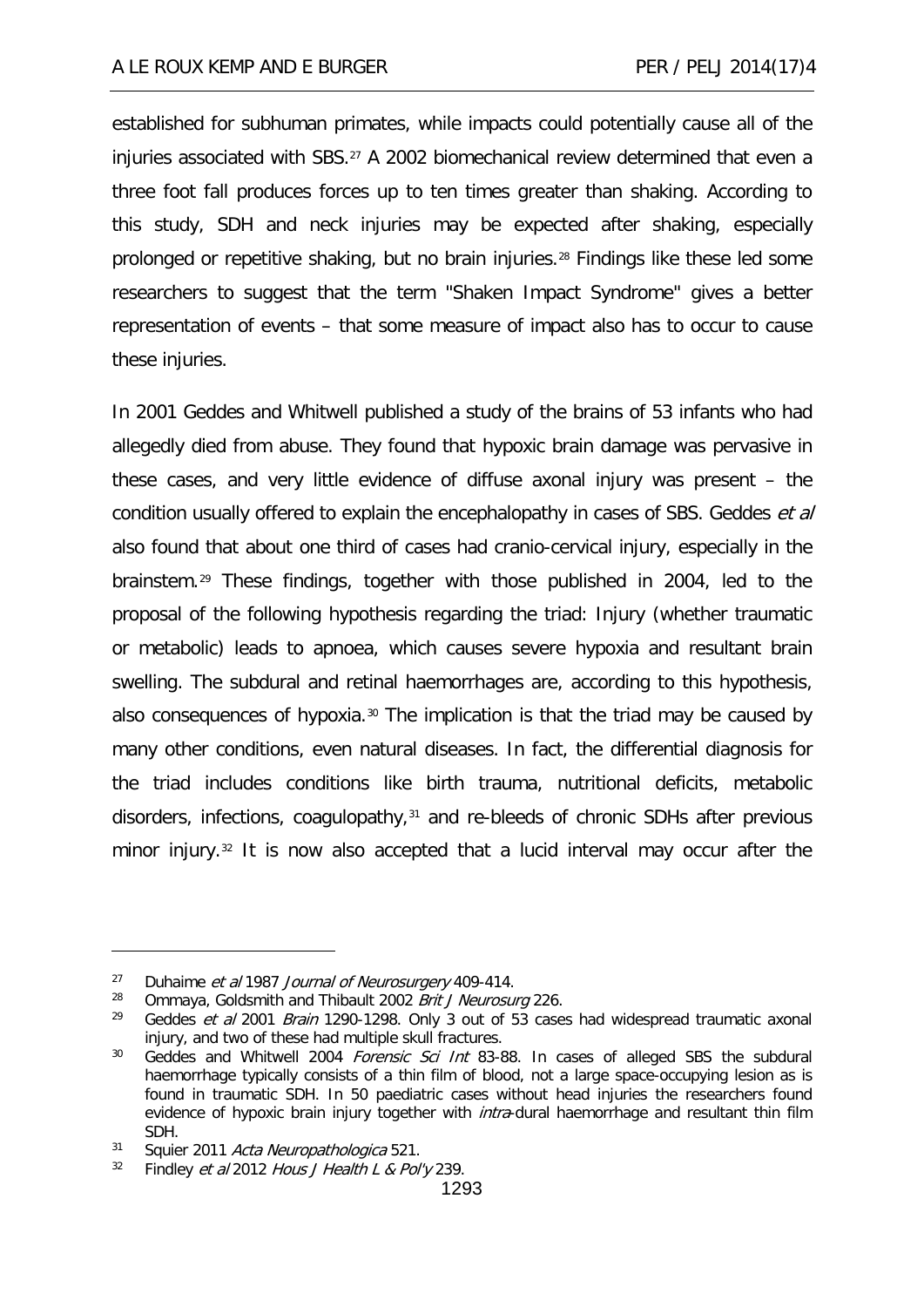injury, which contradicts the assertion that a perpetrator may be identified by the timing of the collapse of the infant.<sup>[33](#page-8-0)</sup>

In a literature review published in 2003 Donohoe found that there are major data gaps in the medical literature regarding SBS, and that the data were inadequate to support any standard case definitions or diagnostic assessments.[34](#page-8-1) Most studies and case reports suffered from the same circularity of reasoning: if SDH and RH were often found in cases of alleged SBS, the presence of these lesions purportedly "proved" that the baby had been shaken intentionally. Donohoe concluded that "(w)ithout published and replicated studies … the commonly held opinion that the findings of SDH and RH in an infant was strong evidence of SBS was unsustainable, at least from the medical literature".[35](#page-8-2)

In 2009 the American Academy of Paediatricians released a policy statement in which it advised that the term "Shaken Baby Syndrome" should be replaced with "Abusive Head Trauma" to keep abreast of the current understanding of pathological mechanisms.[36](#page-8-3) In 2011 the UK Crown Prosecution Service followed suit.[37](#page-8-4) As early as in 2006 the National Association of Medical Examiners (NAME) in the USA withdrew its "Position Paper on Fatal Abusive Head Injuries in Infants and Young Children", which had incorporated the traditional SBS hypothesis. This document has not been replaced with any subsequent paper.<sup>[38](#page-8-5)</sup> In 2012 Guthkelch, one of the original proponents of the term "Shaken Baby Syndrome", suggested that the term "retinodural haemorrhages of infancy" be used for this constellation of injuries, as "[t]his would allow us to investigate causation without appearing to assume that we already know the answer".[39](#page-8-6)

A number of conditions and events can therefore cause the lesions found in the triad of injuries traditionally associated with SBS. Members of the scientific community are

<span id="page-8-0"></span> $33$  Tuerkheimer 2010-2011 Ala L Rev 517.<br> $34$  Dopoboe 2003 Am L Forensic Med Path

<span id="page-8-1"></span>Donohoe 2003 Am J Forensic Med Pathol 241.

<span id="page-8-2"></span><sup>&</sup>lt;sup>35</sup> Donohoe 2003 Am J Forensic Med Pathol 241.

<span id="page-8-3"></span><sup>&</sup>lt;sup>36</sup> Findley *et al* 2012 Hous J Health L & Pol'y 241.

<span id="page-8-4"></span> $37$  Squier 2011 Acta Neuropathologica 521.<br> $38$  Eindley et al. 2012 Hous LHealth L. & Pol.

<span id="page-8-6"></span><span id="page-8-5"></span> $^{38}$  Findley *et al* 2012 Hous J Health L & Pol'y 241.<br> $^{39}$  Guthkelch 2012 Hous J Health L & Pol'y 202 Guthkelch 2012 Hous J Health L & Pol'y 202.

<sup>1294</sup>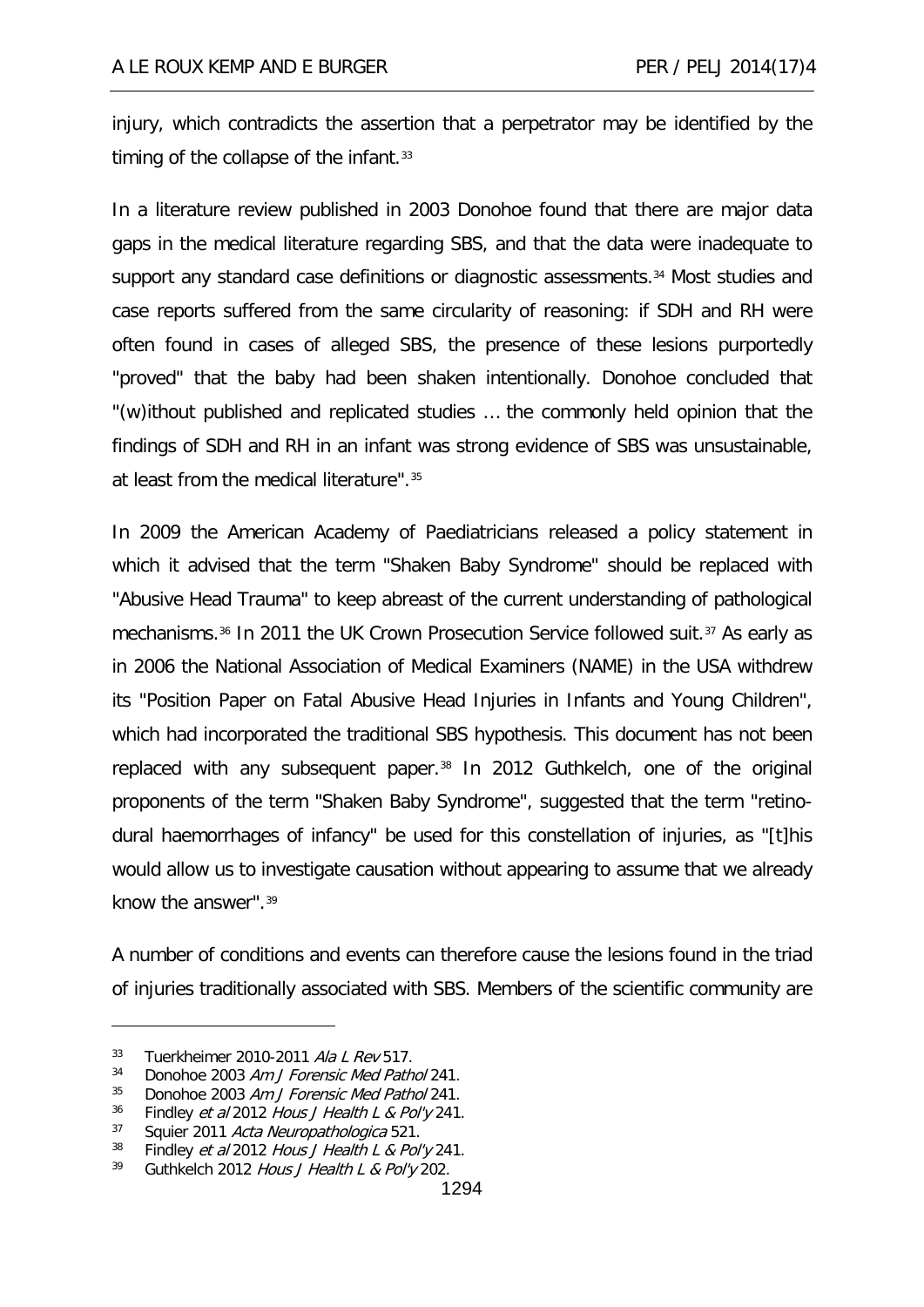unable to give a unifying explanation for the presence of these lesions and are therefore also unable to state with absolute certainty that the presence of the triad of injuries is conclusive evidence of SBS.[40](#page-9-0)

# **4. Litigating Shaken Baby Syndrome**

A real risk therefore exists of misdiagnosing some children with subdural haematomas due to other causes as having SBS. Important questions remain with regard to the amount of force, the duration and even the nature of the shaking necessary to create the injuries usually associated with SBS. In addition, the alleged correlation between the shaking of a child and the injuries that manifest is also questioned to such an extent that many argue that by focusing on shaking or inflicted trauma to the exclusion of accidental and natural causes we are running the risk of wrongfully blaming innocent parents and caregivers, and also of blinding ourselves to the possibility of an alternative explanation for the manifesting injuries.

If medical specialists are still undecided about the exact features that comprise this syndrome, then it is also inevitable that experts presenting such medical evidence in court will face similar difficulties. A typical defence strategy, for example, is to emphasise the overlap between AHT pathologies and other mechanisms of injury, instead of presenting the totality of all medical findings, together with the medical history of the child, and the available circumstantial evidence.<sup>[41](#page-9-1)</sup> The prosecution of SBS cases is furthermore complicated by the inability of the child to give an account of what had happened (because the child has passed away or is too young or has sustained severe brain injuries), and there is rarely a witness to or a confession by the particular caregiver or parent admitting to having fatally or seriously injured the child.[42](#page-9-2) The goal of the ensuing criminal proceedings is therefore to determine the exact circumstances that led to the injury of the child and to consider the contradictions between the medical diagnosis and evidence on the one hand and the narratives of the parent(s) and/or caregiver(s) on the other.

<span id="page-9-0"></span><sup>40</sup> Tuerkheimer 2010-2011 Ala L Rev 556.

<span id="page-9-1"></span><sup>41</sup> Albert, Blanchard and Knox 2012 JAMA 39-40.

<span id="page-9-2"></span><sup>&</sup>lt;sup>42</sup> Ricci et al 2003 Child Abuse and Neglect 278; Findley et al 2012 Hous J Health L & Pol'y 257.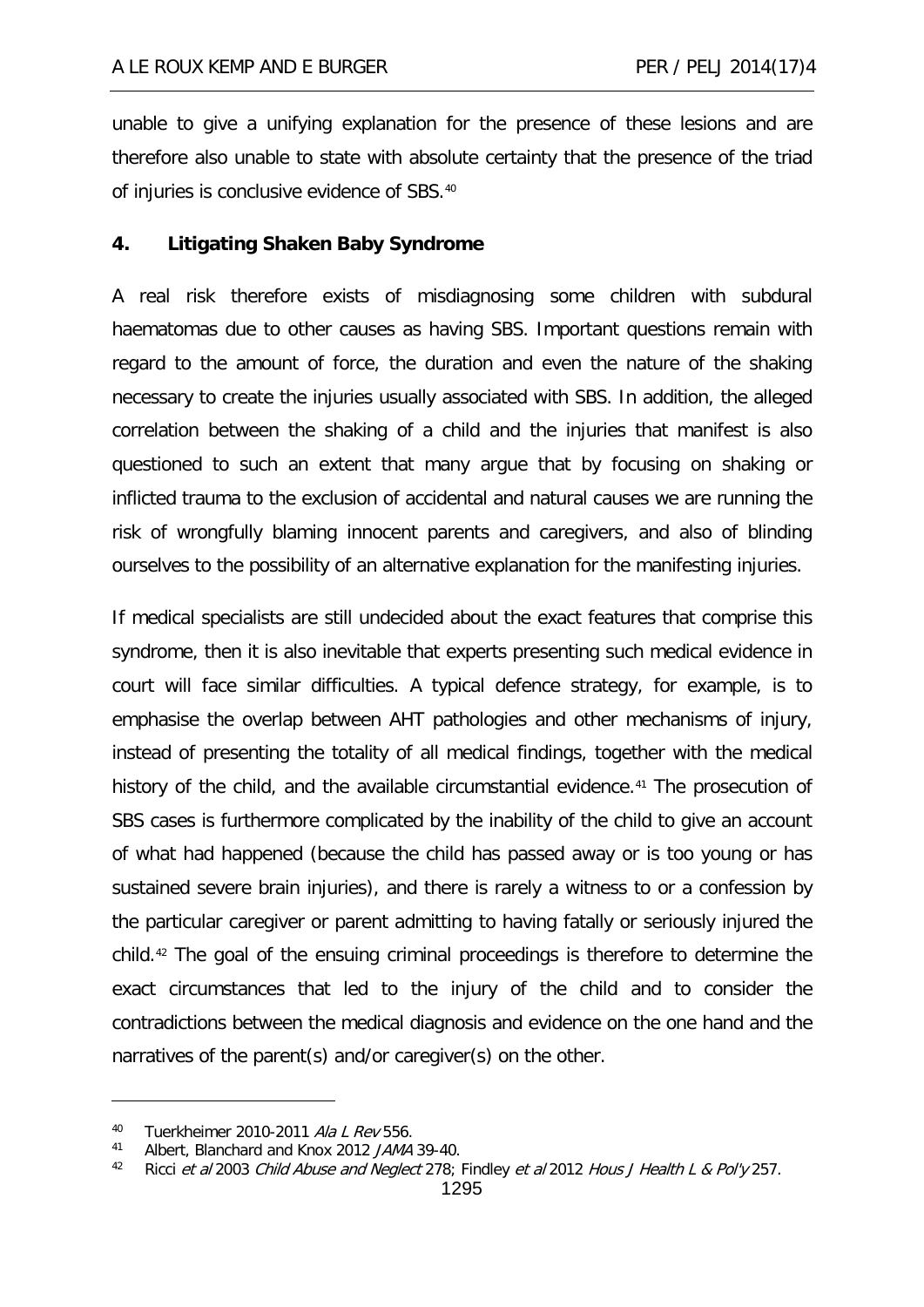Some of the cases that have become notorious are those of Louise Woodward, the nanny of Matthew Eappen in the USA, who was convicted of manslaughter on 22 July 1998,[43](#page-10-0) and Helen Stacey, a registered child-minder in the UK, who was sent to prison for life after being convicted of murdering Joseph Makin, a 5-month old who was left in her care.<sup>[44](#page-10-1)</sup> Only a year later Louise Sullivan, an Australian carer, who had previously been dismissed for shaking the babies in her care in Australia, pleaded guilty to shaking six-month old Caroline Jongen until her brain rattled "like jelly in a mould".[45](#page-10-2) Since there is, to date, no reported case law available on SBS in South Africa, the discussion in this section will turn to case law from other jurisdictions, particularly from the USA and the UK, in mapping the main problems associated with litigating SBS.

# 4.1 United States of America

In *Cavazos v Smith*<sup>[46](#page-10-3)</sup> the US Supreme Court had to decide the fate of Shirley Ree Smith, the grandmother of 7-week-old Etzel Glass, who died on 29 November 1996. While doctors initially thought that Etzel had died from Sudden Infant Death Syndrome (SIDS) - the diagnosis often made in cases of unexplained death in an infant who shows no outward signs of trauma and no other cause of death - the coroner concluded that the cause of death was SBS. In response to this, Etzel's grandmother (hereafter Smith) admitted that Etzel had not responded to her touch and that she had picked him up and given him "a little shake, a jostle" in order to wake him up. With Smith facing charges of assault resulting in a child's death in terms of the California Penal Code, the ensuing litigation became a battle between the experts.[47](#page-10-4)

The three experts called by the prosecution focussed their testimony on the brain haemorrhages revealed in the autopsy report, as well as a bruise and abrasion found on the lower back of the baby's head. This, they argued, was consistent with violent

<span id="page-10-0"></span><sup>43</sup> Commonwealth v Woodward 694 NE 2d 1277 (1998) 1281.

<span id="page-10-1"></span><sup>44</sup> Editorial 1998 The Lancet 335.

<span id="page-10-2"></span><sup>45</sup> Hall 1999 http://www.theguardian.com/uk/1999/jan/19/sarahhall.

<span id="page-10-3"></span><sup>&</sup>lt;sup>46</sup> Cavazos v Smith 132 S Ct 2 (31 October 2011) (per curiam).

<span id="page-10-4"></span> $47$  Cavazos v Smith 132 S Ct 2 (31 October 2011) 2.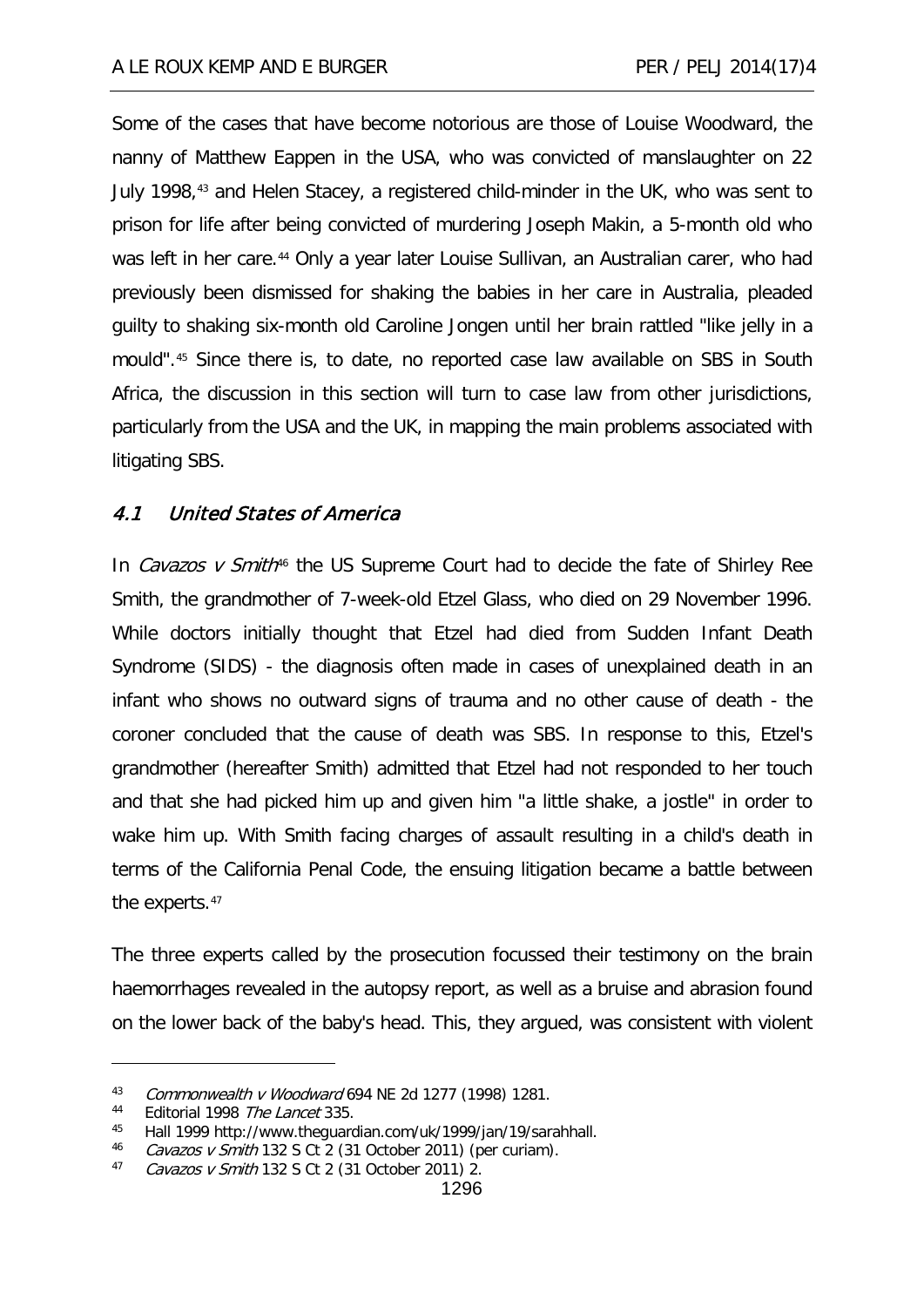shaking.[48](#page-11-0) Carpenter, an expert for the prosecution, furthermore identified two means by which shaking can result in a baby's death: the shaking can either cause blood vessels in the brain to tear, creating a pool of blood that pushes the brain downward into the spinal canal, or the shaking itself can be so severe that the brain directly tears in vital areas, causing death with very little bleeding.<sup>[49](#page-11-1)</sup> In this case Etzel's injuries were consistent with the latter pathology.<sup>[50](#page-11-2)</sup>

The two experts testifying for the defence, on the other hand, conceded that Etzel had died from brain trauma but submitted that it could not have been caused by SBS since the autopsy did not reveal retinal haemorrhage. There was furthermore minimal subdural/subarachnoid haemorrhage, no brain swelling and no fractures, sprains or other indications of trauma other than the abrasion and bruise to which the prosecution's experts alluded in their testimony.[51](#page-11-3) Moreover, since retinal haemorrhage is present in 75-80% of SBS cases, the absence thereof in this particular case raised considerable doubt as to whether or not the injuries could indeed have been caused by SBS.[52](#page-11-4) Yet the defence experts did not agree on the most likely cause of Etzel's death. Siegler was of the opinion that Etzel had died from previous trauma, whilst Goldie testified that Etzel's death was indeed due to SIDS and that the bleeding in the brain could be attributed to the resuscitation efforts.<sup>[53](#page-11-5)</sup>

The jury ultimately found Smith guilty as charged, a verdict that was confirmed by the California Court of Appeal.[54](#page-11-6) But the Ninth Circuit court reversed the decision, stating that "[d]espite the plentitude of expert testimony in the trial record concluding that sudden shearing or tearing of the brainstem was the cause of Etzel's death," the evidence was not sufficient to permit an expert conclusion one way or the other, since there was "no physical evidence of … tearing or shearing, and no other evidence supporting death by violent shaking".[55](#page-11-7) However, this decision was

<span id="page-11-0"></span><sup>48</sup> Cavazos v Smith 132 S Ct 2 (31 October 2011) 3.

<span id="page-11-1"></span><sup>49</sup> Cavazos v Smith 132 S Ct 2 (31 October 2011) 3.<br> $50$  Cavazos v Smith 132 S Ct 2 (31 October 2011) 3

Cavazos v Smith 132 S Ct 2 (31 October 2011) 3.

<span id="page-11-3"></span><span id="page-11-2"></span><sup>&</sup>lt;sup>51</sup> Findley *et al* 2012 Hous J Health L & Pol'y 221.

<span id="page-11-4"></span> $52$  Cavazos v Smith 132 S Ct 2 (31 October 2011) 4.<br> $53$  Cavazos v Smith 132 S Ct 2 (31 October 2011) 4

<span id="page-11-5"></span>Cavazos v Smith 132 S Ct 2 (31 October 2011) 4.

<span id="page-11-6"></span><sup>54</sup> Cavazos v Smith 132 S Ct 2 (31 October 2011) 5.

<span id="page-11-7"></span> $55$  Cavazos v Smith 132 S Ct 2 (31 October 2011) 6; Smith v Mitchell 437 F 3d 884 (2006) 890.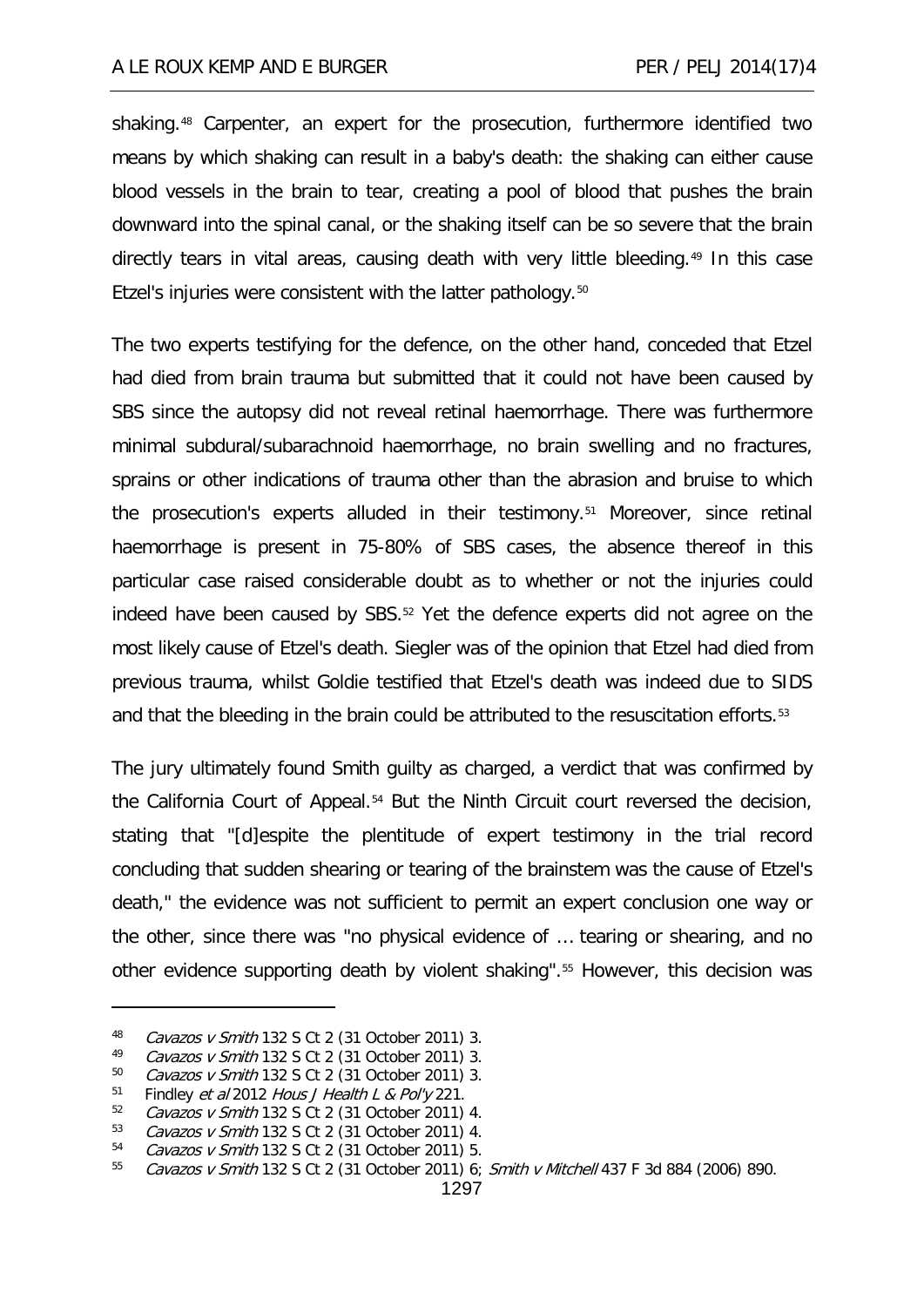rejected in a 6-3 majority by the US Supreme Court of Appeal, which accepted that doubts exist about whether Smith was indeed guilty, but held that there was evidence in the brain itself – such as subdural and subarachnoid haemorrhage, haemorrhage around the optic nerves and the presence of a blood clot between the brain's hemispheres – that was consistent with a finding for SBS.<sup>[56](#page-12-0)</sup>

In a dissenting judgement, Justices Ginsburg, Breyer and Sotomayor questioned the reliance placed on the prosecution's expert medical witnesses, stating that the medical evidence was not typical of shaken baby cases and that it was based largely on Dr Carpenter's submission that when there is subdural haemorrhage without signs of external trauma to the head or skull, the injury is necessarily caused by violent shaking.[57](#page-12-1) The three dissenting justices also considered the non-medical evidence and circumstances surrounding the unfortunate event, including the fact that grandmothers, especially those who are not the primary caregivers of the children, are usually not the typical perpetrators in shaken baby cases. There had been no evidence that Smith abused or neglected the other children (age 4 years and 14 months) who were also in the room when Etzel had died, and there was no evidence of any precipitating event that might have caused Smith to snap.[58](#page-12-2) Reference was furthermore made to a comprehensive list of medical literature showing the increased doubt in the medical community over whether infants can be fatally injured through shaking alone, and the conflicting views of medical experts on most aspects of causation, diagnosis, treatment and other matters pertaining to SBS.[59](#page-12-3)

Smith was eventually granted clemency on 6 April 2012, having spent almost 10 years of her indeterminate sentence of 15 years to life imprisonment.

<span id="page-12-0"></span><sup>56</sup> Cavazos v Smith 132 S Ct 2 (31 October 2011) 7.

<span id="page-12-1"></span><sup>57</sup> Cavazos v Smith 132 S Ct 2 (31 October 2011) 1-2.

<span id="page-12-2"></span> $58$  Cavazos v Smith 132 S Ct 2 (31 October 2011) 1-2; Smith v Mitchell Case No CV 01-4484-ABC (CD Cal, Mar 22, 2004) 10, App I to Pet For Cert 65.

<span id="page-12-3"></span><sup>59</sup> Cavazos v Smith 132 S Ct 2 (31 October 2011) 5-6.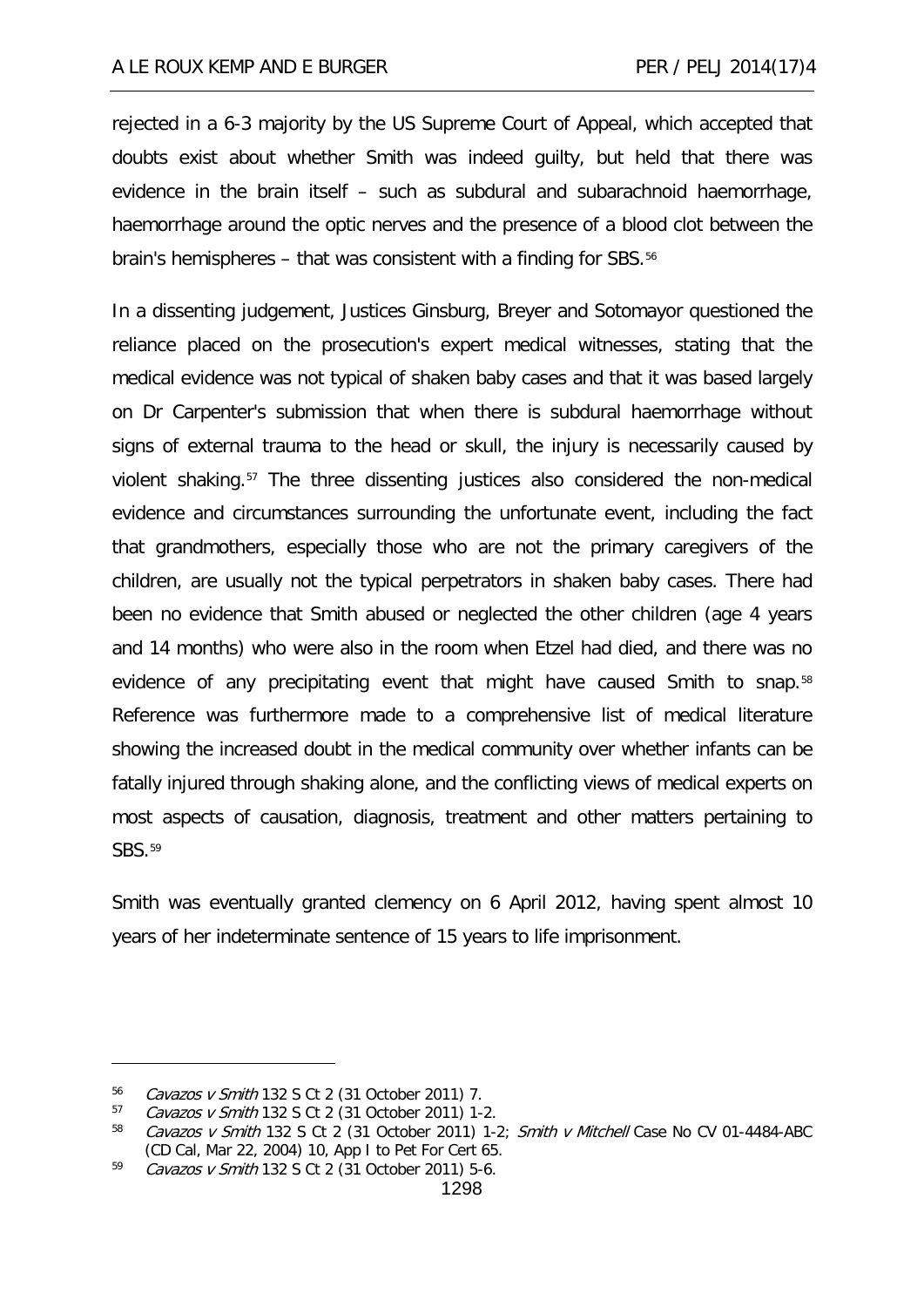# 4.2 United Kingdom

In June 2005 the Court of Appeal in London heard four appeals brought by four different parents who had been convicted of culpable homicide/manslaughter and one instance of grievous bodily harm against their respective children.<sup>[60](#page-13-0)</sup> These convictions were based on the triad of injuries traditionally associated with SBS, and were challenged on the basis that "medical research had developed to the extent that there is now 'fresh evidence' which throws doubt on the safety of each conviction".[61](#page-13-1) This "new medical research" was the work of Dr Jennian Geddes, a neuropathologist, and her team, who produced three papers setting out the findings of their research on the triad conducted between 2000 and 2004.

The three papers were later dubbed Geddes I, II and III, and the research findings became known as the new or unified hypothesis.[62](#page-13-2) The unified hypothesis did not show that the triad of injuries was inconsistent with a diagnosis of SBS, but it challenged the supposed infallibility of the triad and relied on the proposal that there was indeed one unified cause of the triad of injuries but it was not necessarily trauma.[63](#page-13-3) Although this new hypothesis generated fierce debate in medical circles, Dr Geddes accepted during cross-examination in this case that "the unified hypothesis was never advanced with a view to being proved in court", and that it might not be quite correct. She also said: "I think we might not have the theory quite right. I think possibly the emphasis on hypoxia – no, I think possibly we are looking more at raised pressure being the critical event."<sup>[64](#page-13-4)</sup> And, "I would be very unhappy to think that cases were being thrown out on the basis that my theory was fact. We asked the editor if we could have 'Hypothesis paper' put at the top and he did not, but we do use the word 'hypothesis' throughout".[65](#page-13-5)

<span id="page-13-0"></span> $60$  R v Harris [2005] EWCA Crim 1980 (21 July 2005); also see Case of Allen v The United Kingdom 25424/09, 12 July 2013 ECHR.

<span id="page-13-1"></span> $61$  R v Harris [2005] EWCA Crim 1980 (21 July 2005) para [3].

<span id="page-13-3"></span><span id="page-13-2"></span> $62$  R v Harris [2005] EWCA Crim 1980 (21 July 2005) para [57].

<sup>63</sup> R v Harris [2005] EWCA Crim 1980 (21 July 2005) para [57].

<span id="page-13-4"></span> $64$  R v Harris [2005] EWCA Crim 1980 (21 July 2005) para [58].

<span id="page-13-5"></span> $65$  R v Harris [2005] EWCA Crim 1980 (21 July 2005) para [58].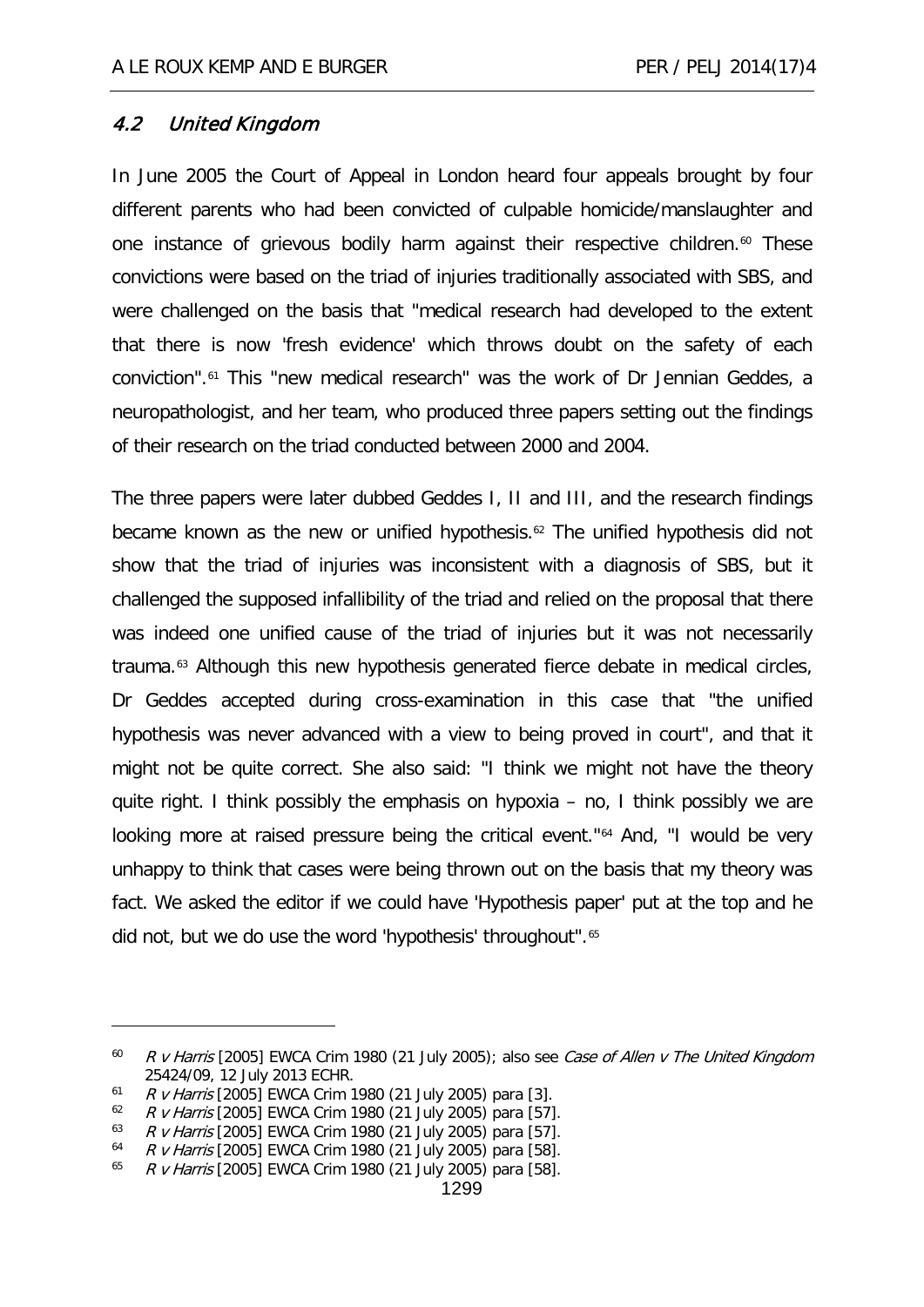With the Geddes unified hypothesis dismissed, the court turned its attention to the minimal force required to produce the triad of injuries associated with SBS.<sup>[66](#page-14-0)</sup> It concluded that the minimal force necessary to injure an infant in this manner was unknown and would probably never be known with certainty as "all methods of estimating force, including biomechanical studies, animal research, and clinical comparison with other forms of injury were, to some extent, incomplete and not fully applicable to human infants".<sup>[67](#page-14-1)</sup> Most of the experts accepted, however, that if everyday accidents caused this particular pathology, such cases would be extremely common. The occurrence of minor accidents of sufficient force to cause these particular injuries in an infant, that might occur in the normal handling or rough handling of an infant, were said to be rare or even extremely rare.<sup>[68](#page-14-2)</sup>

It is against this backdrop that the court reviewed the four appeals, of which two were eventually dismissed and two were upheld.<sup>[69](#page-14-3)</sup> The court emphasised that cases of alleged SBS are fact-specific and that no general rule or hypothesis can be used in making a determination.<sup>[70](#page-14-4)</sup> Concern was also raised about the significant failure of criminal justice systems in exercising control and proper oversight over expert evidence with regard to SBS. The following obligations of expert witnesses were reinforced:

- Expert evidence should be the "independent product of the expert", uninfluenced by the parties and the demands of the litigation.
- Expert witnesses should provide independent assistance to the court by way of objective and unbiased opinions in relation to matters within their expertise.

<span id="page-14-0"></span><sup>&</sup>lt;sup>66</sup> Richards et al 2006 Arch Dis Child 205-206; also see Bandak 2005 Forensic Sci Int 71-79.

<span id="page-14-1"></span> $67$  R v Harris [2005] EWCA Crim 1980 (21 July 2005) para [78]-[79], [96]; Richards et al 2006 Arch Dis Child 205-206.

<span id="page-14-2"></span><sup>&</sup>lt;sup>68</sup> R v Harris [2005] EWCA Crim 1980 (21 July 2005) para [78]-[79], [96]; Richards et al 2006 Arch Dis Child 205-206.

<span id="page-14-3"></span> $69$  R v Harris [2005] EWCA Crim 1980 (21 July 2005) para [103].

<span id="page-14-4"></span> $70$  R v Harris [2005] EWCA Crim 1980 (21 July 2005) para [267].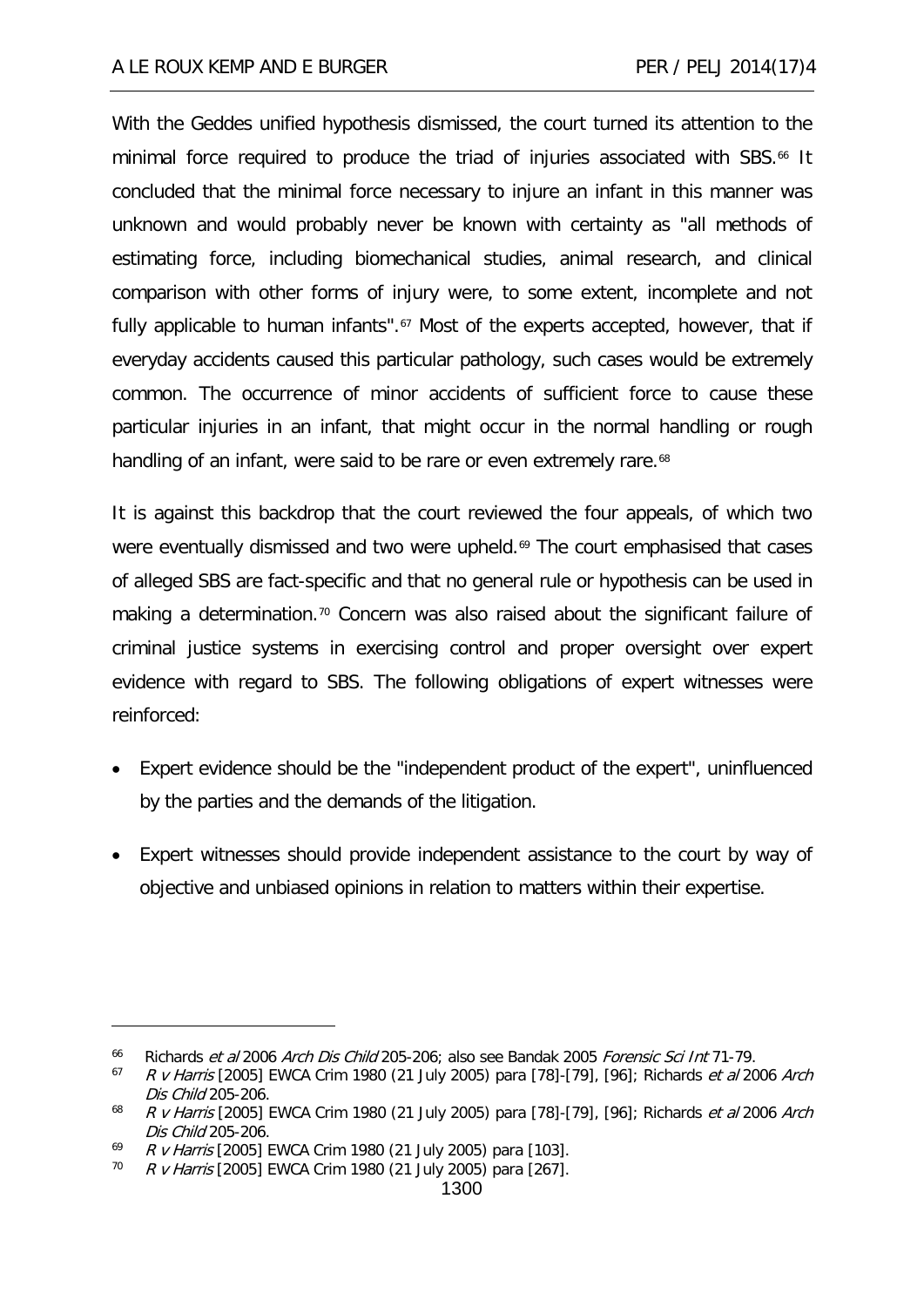- Expert witnesses should state both the facts and assumptions on which their opinion is based, as well as material facts that may detract from their concluded opinions.
- Expert witnesses should not testify or offer an opinion about matters that fall outside their areas of expertise.
- When the research and/or data on a particular topic is insufficient or inconclusive, this must be declared, and if the expert opinion is provisional, experimental or contested, this too must be declared.
- Expert witnesses should be allowed to change their view on matters if material evidence and/or opinions from other witnesses sway their mind. This should be communicated to the court and all parties concerned without delay.<sup>[71](#page-15-0)</sup>

# 4.3 South Africa

-

Although these decisions in the United Kingdom and the USA do not dispel the use in such cases of the triad of encephalopathy, subdural haemorrhages, and retinal haemorrhages, widespread agreement now exists that the presence of the triad alone – or its individual components – is not enough to diagnose abuse. This was endorsed by the UK Crown Prosecution Service Guidelines of March 2011.[72](#page-15-1) These developments are important in the South African context, since there is currently no authoritative South African judgement available on SBS.

Contrary to most cases of child abuse - like the recent case of  $S$  v Rudman 2013 JDR 0712 (GNP) where allegations of child abuse are supported by evidence of a history of hospital and doctor visits for unexplained and suspicious injuries, a myriad of physical injuries in different stages of healing, as well as witness accounts

<span id="page-15-0"></span> $71$  R v Harris [2005] EWCA Crim 1980 (21 July 2005) para [271] based on Cresswell J in Ikerian Reefer [1993] 2 Lloyds Rep 68 81; compare with the South African case of Michael v Linksfield Park Clinic (Pty) Ltd (1) (361/98) [2001] ZASCA 12 in which the Supreme Court of Appeal set out the South African approach to expert evidence in paras [34]-[40]. It must be noted, however, that this case dealt with the approach to expert evidence in cases of medical negligence in South Africa and not in the context of criminal proceedings, as is discussed here.

<span id="page-15-1"></span><sup>&</sup>lt;sup>72</sup> Findley et al 2012 Hous J Health L & Pol'y 213; Richards et al 2006 Arch Dis Child 205-206.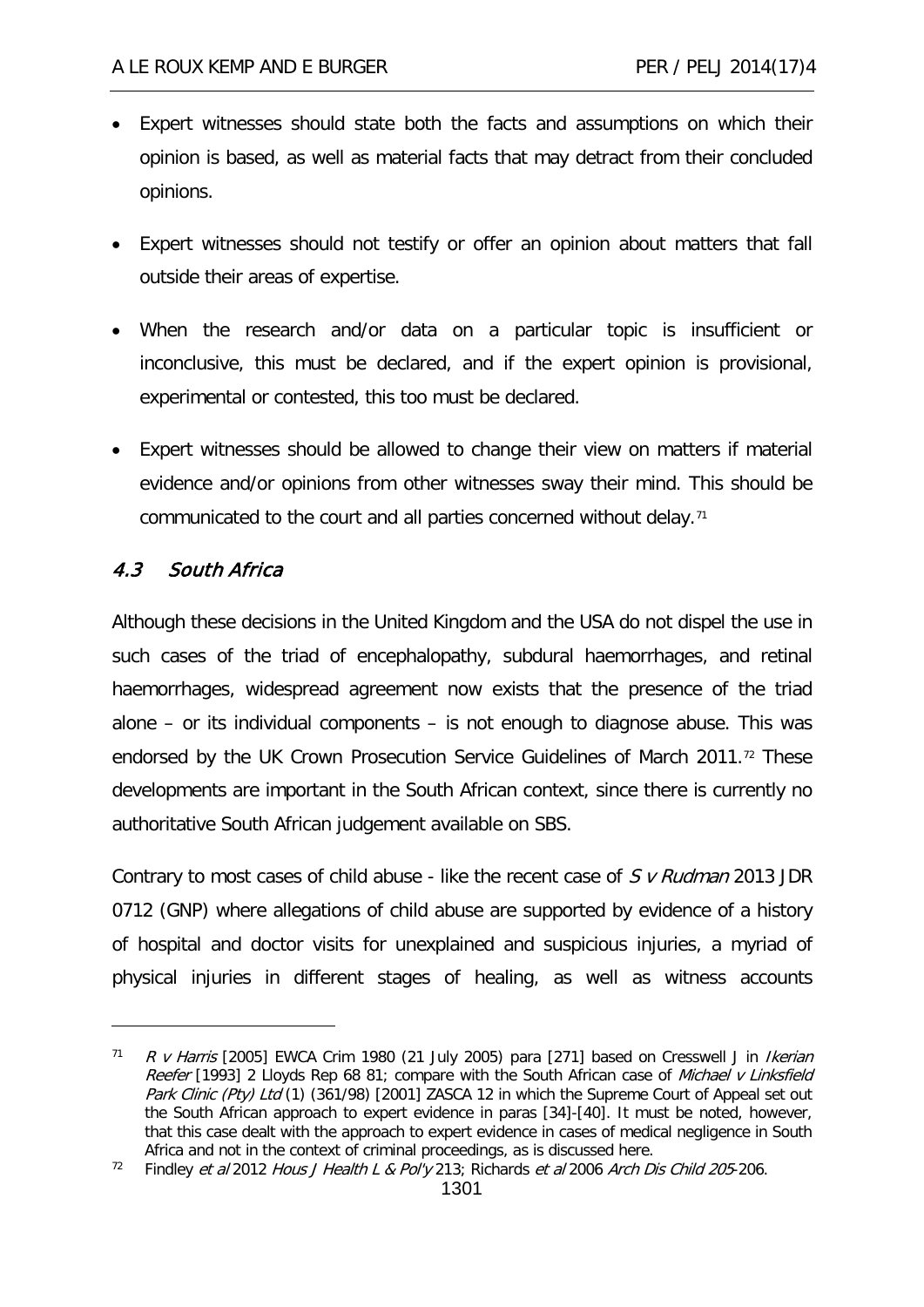corroborating the allegations of child abuse - a typical case of SBS is usually absent of all these auxiliary factors. This does not mean, however, that South African courts will not be able to infer that child abuse had occurred and was in fact the cause of the injuries and/or fatality of the infant.

In the unreported case of SA Willers & AM Willers (No. 14/5829/95), for example, a couple was convicted of the abuse of four of their five children even though there were no witnesses to the alleged abuse and the children themselves were unable to attest thereto. Each of the children in this case displayed a variety of recent and older healing injuries, including bone fractures, rib fractures and bruises. With regard to the first and fourth child it was alleged that their injuries, which included a fatal extradural haematoma and a developmental delay respectively, had been the results of being shaken.<sup>[73](#page-16-0)</sup> The importance of this case is that no witnesses could confirm that the parents were indeed responsible for the children's injuries and/or were guilty of child abuse. Moreover, after 8 weeks of medical expert testimony no clarity as to how any of these injuries were sustained was reached. Yet the court emphasised that the particular long-term pattern of repeated injuries as well as the rarity of finding large bruises or fractures of long bones and ribs in very small infants who are non-mobile were indicative of non-accidental injuries in the children.<sup>[74](#page-16-1)</sup>

In S v Campos 2002 1 SACR 233 (SCA) an infant died as a result of multiple injuries, including subdural haemorrhage, a fracture-dislocation of the spine, bleeding of the hilum of the left lung, and multiple fractured ribs.<sup>[75](#page-16-2)</sup> The appellant testified that when she discovered that her baby was not breathing she had *inter alia* vigorously shaken her child while holding her upside down.<sup>[76](#page-16-3)</sup> Medical expert witnesses testified that the subdural haemorrhage that the baby had suffered could have been caused by the shaking of the child and that it may have been the sole cause of the baby's death.<sup>[77](#page-16-4)</sup> However, the injuries suffered by the infant were of such a serious nature that any one of the injuries (subdural haemorrhage, fractured dislocation of the spine and

<span id="page-16-0"></span><sup>&</sup>lt;sup>73</sup> Holford and de Villiers 1998 SAMJ 1326-1327.

<span id="page-16-1"></span><sup>&</sup>lt;sup>74</sup> Holford and de Villiers 1998 SAMJ 1326-1327.

<span id="page-16-2"></span> $75$  S v Campos 2002 1 SACR 233 (SCA) para [10].

<span id="page-16-3"></span> $^{76}$  S v Campos 2002 1 SACR 233 (SCA) para [27].<br> $^{77}$  S v Campos 2002 1 SACR 233 (SCA) para [29]

<span id="page-16-4"></span>S v Campos 2002 1 SACR 233 (SCA) para [29] and [37].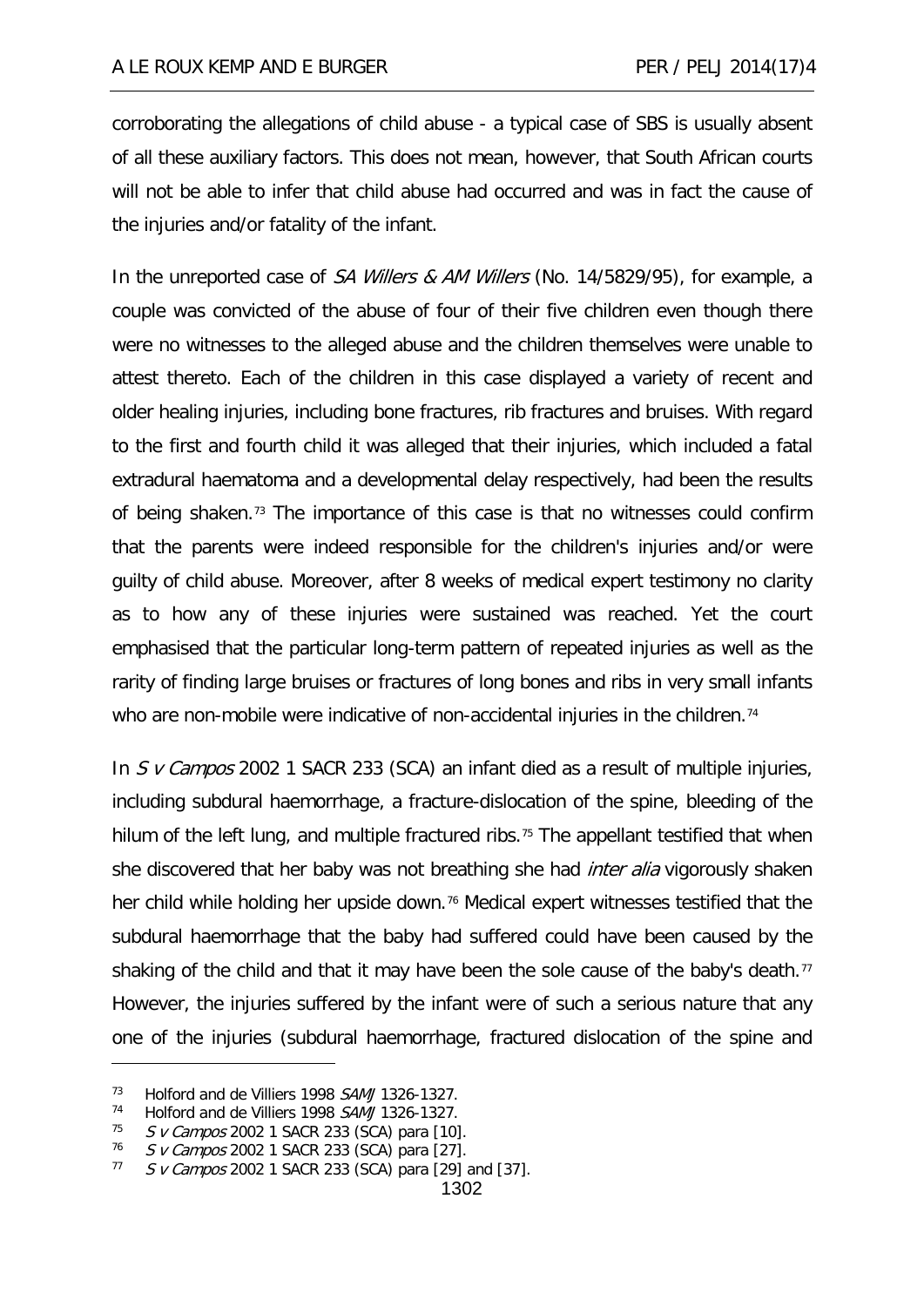bleeding of the hilum of the left lung) could by itself, or in combination with one another, have been the cause of the baby's death.<sup>[78](#page-17-0)</sup> Dr Klepp, a forensic pathologist, also testified that of the three major injuries suffered, the intracranial damage resulting in bilateral subdural haemorrhage was the most common cause of death in battered infants, and that it was usually produced by shaking a baby, but that any sudden rotational movement of the head could also produce the same result.<sup>[79](#page-17-1)</sup> Death in these instances was usually the result of intracranial pressure caused by the intracranial bleeding, which forces the brain "into the aperture where the spinal cord enters the skull and so suppresses the heart and breathing functions".<sup>[80](#page-17-2)</sup>

It was ultimately held that the appellant should reasonably have foreseen that the shaking of her baby, together with the slamming or throwing of the infant with such colossal force as to cause the fracture-dislocation of the spine and bleeding of the hilum of the left lung could have resulted in death.<sup>[81](#page-17-3)</sup> The court furthermore accepted the medical testimony with regard to the shaking of the infant and the injuries caused, and no challenge was brought with regard to the nature of the shaking or bio-mechanics of how the injuries had been sustained. In this case the medical history of suspicious injuries as well as previous allegations of abuse against the parent is important, contributing to the court's acceptance of the parents' guilt in the death of their child.

# **5. Recommendations**

-

# 5.1 Collecting information

Medical and legal professionals involved in cases of alleged child abuse should collect as much information as possible about the physical, environmental and medical historical context of the case. They should also be sensitive to the risk factors usually associated with SBS. For example, in most studies the victim of SBS is a male infant

<span id="page-17-0"></span><sup>&</sup>lt;sup>78</sup> S v Campos 2002 1 SACR 233 (SCA) para [11] of the minority judgement by Conradie AJA.<br><sup>79</sup> S v Campos 2002 1 SACR 233 (SCA) para [9] of the minority judgement by Conradio AJA.

<span id="page-17-1"></span> $79$  S v Campos 2002 1 SACR 233 (SCA) para [9] of the minority judgement by Conradie AJA.<br> $80$  S v Campos 2002 1 SACR 233 (SCA) para [9] of the minority judgement by Conradie AJA.

<span id="page-17-3"></span><span id="page-17-2"></span><sup>80</sup> S v Campos 2002 1 SACR 233 (SCA) para [9] of the minority judgement by Conradie AJA.<br>81 S v Campos 2002 1 SACR 233 (SCA) para [38]

S v Campos 2002 1 SACR 233 (SCA) para [38].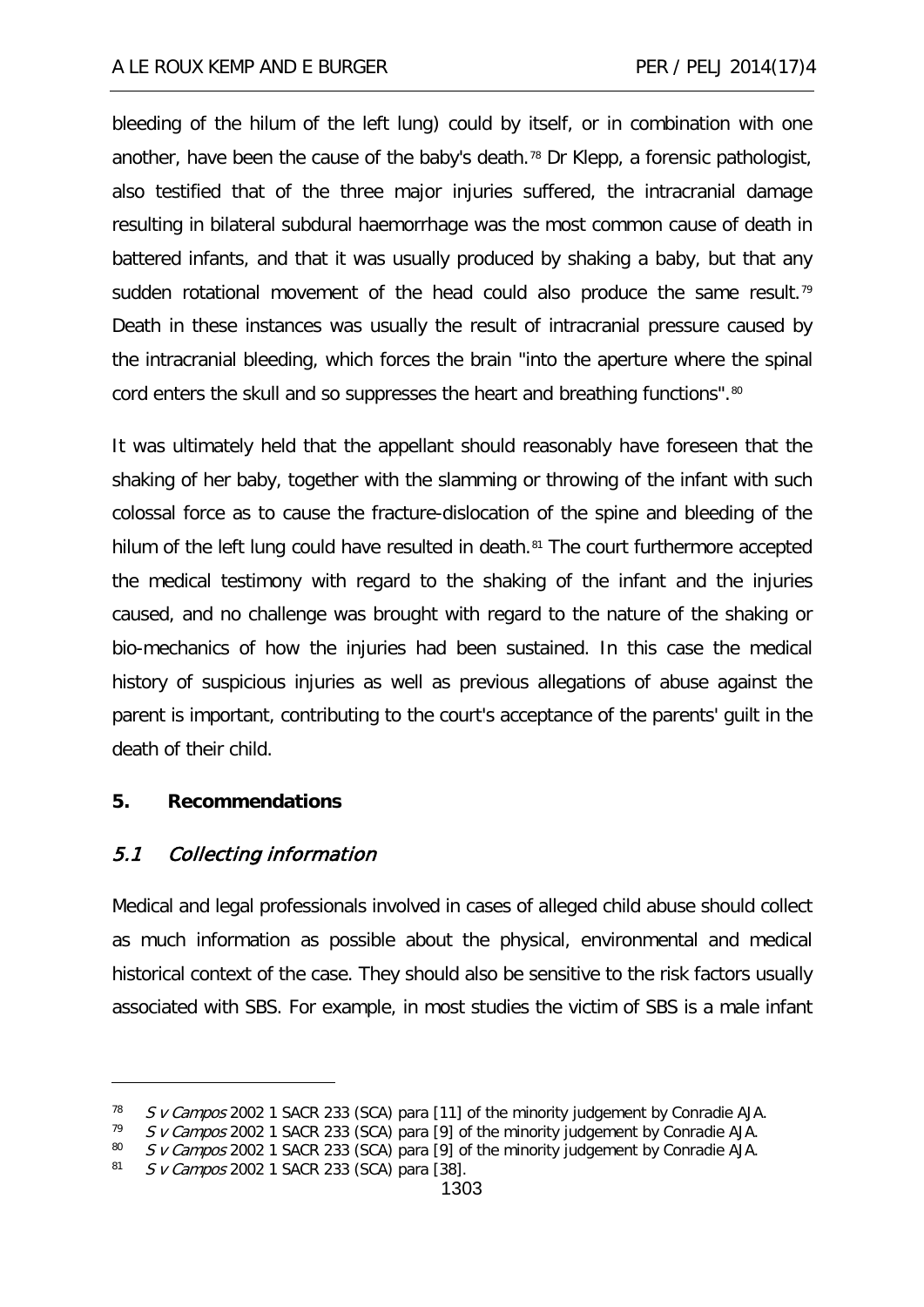under the age of 6 months.<sup>[82](#page-18-0)</sup> In addition to the medical history of the child, parental risk factors such as parental age, educational level, marital status, welfare status, employment status, history of substance abuse, mental health problems, history of spousal abuse and/or domestic violence as well as a previous referral to child protective services are also relevant and should be taken into consideration together with the clinical findings.<sup>[83](#page-18-1)</sup> When the parents or child minder is furthermore unable to provide a clear and consistent account of how the child sustained the injuries or what happened prior to the child falling ill, medical workers should be particularly suspicious and conduct a comprehensive evaluation.<sup>[84](#page-18-2)</sup>

Some of the concerns that medical practitioners may have include the fear that reporting such cases will worsen the situation in the family for the remaining children, fear of an overly severe response from the police or judicial system, and fear that their diagnosis may be wrong. It is therefore important that an open dialogue with the parents should be sustained in order for the medical practitioner to gain as much information as possible about the injuries the child had sustained, and to ensure that the parents are also informed of the potentially dangerous consequences of shaking their child.[85](#page-18-3) It must furthermore be noted that medical practitioners who on reasonable grounds believe that a child was abused or maltreated and report such a *bona fide* belief are protected from civil liability in terms of sections 110(3) of *the Children's Act* 38 of 2005.

Confessions by parents and/or caregivers should furthermore be treated with circumspection. It is evident from exoneration jurisprudence that false confessions have also contributed to many wrongful convictions in the USA.<sup>[86](#page-18-4)</sup> For example, approximately 25% of the DNA exonerations won by Innocence Projects across the

<span id="page-18-0"></span><sup>&</sup>lt;sup>82</sup> It should be noted, however, that Shaken Baby Syndrome is usually diagnosed in children under the age of two and especially under the age of one. Fortin and Stipanicic 2010 Ann Phys Rehabil Med 699; Laurent-Vannier et al 2011 Ann Phys Rehabil Med 536.

<span id="page-18-1"></span><sup>83</sup> Lopes, Eisenstein and Williams 2013 Journal de Pediatria 426-433.

<span id="page-18-2"></span><sup>84</sup> Ricci et al 2003 Child Abuse and Neglect 278; Niederkrontenthaler et al 2013 Child Abuse and Neglect 452.

<span id="page-18-4"></span><span id="page-18-3"></span><sup>&</sup>lt;sup>85</sup> Laurent-Vannier *et al* 2011 Ann Phys Rehabil Med 556.<br><sup>86</sup> Weaver 2010 Chi-Kent L Rev 181

Weaver 2010 Chi-Kent L Rev 181.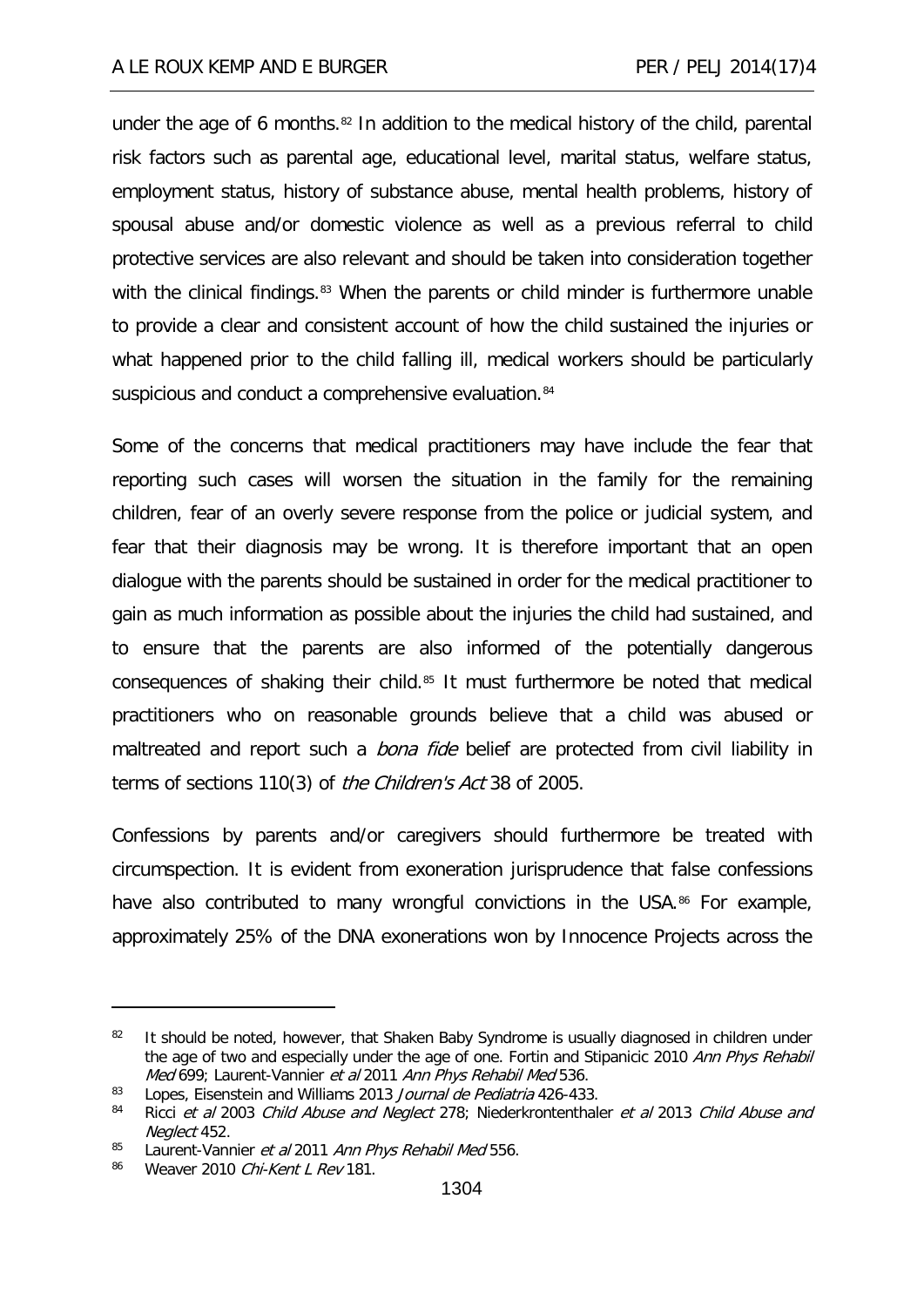states of America involved false confessions, guilty pleas or other incriminating statements.<sup>[87](#page-19-0)</sup> The following are important in the context of SBS:

- There are remarkably few confessions relative to the large number of alleged shaking injury cases. Also, in some of the cases where confessions were offered, the confessions did not reliably match the recorded medical findings.<sup>[88](#page-19-1)</sup>
- The clinical definitions of "shaking" in medical literature and how it is understood by lay people who are experiencing severe stress and trauma in the face of SBS charges are furthermore ambiguous.[89](#page-19-2) It is suggested that many parents and caregivers confess to mild shaking or other behaviours that hardly meet the criteria for a confession to the violent type of shaking required to sustain SBS injuries.<sup>[90](#page-19-3)</sup>
- Confessions in child abuse cases are also subject to coercive interrogation techniques that convince parents and/or caregivers that they have, in fact, committed a crime and that all the medical evidence point to their guilt.<sup>[91](#page-19-4)</sup> This is especially problematic since "distraught parents or caretakers may be particularly vulnerable to suggestion, manipulation or memory lapses".<sup>[92](#page-19-5)</sup>
- In South Africa, where plea-and-sentence-agreements are often used and even encouraged, confessions may become just a factor in a cost-benefit analysis, rather than a reflection of legal guilt.<sup>[93](#page-19-6)</sup>

# 5.2 Raising awareness

-

It is said that many parents are unaware of the dangers associated with shaking an infant, and that "shaking may be seen as an appropriate response to the feelings of

<span id="page-19-0"></span><sup>&</sup>lt;sup>87</sup> Findley *et al* 2012 Hous J Health L & Pol'y 256.

<span id="page-19-1"></span>Findley et al 2012 Hous J Health L & Pol'y 258. In 63% of cases where confessions related to shaking only, clinical evidence of impact was also found. Squier 2011 Acta Neuropathologica 519-542.

<span id="page-19-2"></span><sup>&</sup>lt;sup>89</sup> Findley *et al* 2012 Hous J Health L & Pol'y 258-259.<br><sup>90</sup> Findley *et al* 2012 Hous J Health L & Pol'y 258-259.

<span id="page-19-3"></span><sup>&</sup>lt;sup>90</sup> Findley *et al* 2012 *Hous J Health L & Pol'y* 258-259.<br><sup>91</sup> Findley *et al* 2012 *Hous J Health L & Pol'y* 258-260

<span id="page-19-4"></span><sup>&</sup>lt;sup>91</sup> Findley *et al* 2012 Hous J Health L & Pol'y 258-260.<br><sup>92</sup> Findley *et al* 2012 Hous J Health L & Pol'y 258-260.

<span id="page-19-6"></span><span id="page-19-5"></span><sup>&</sup>lt;sup>92</sup> Findley *et al* 2012 Hous J Health L & Pol'y 258-260<br><sup>93</sup> Findley *et al* 2012 Hous J Health L & Pol'y 258-260

Findley et al 2012 Hous J Health L & Pol'y 258-260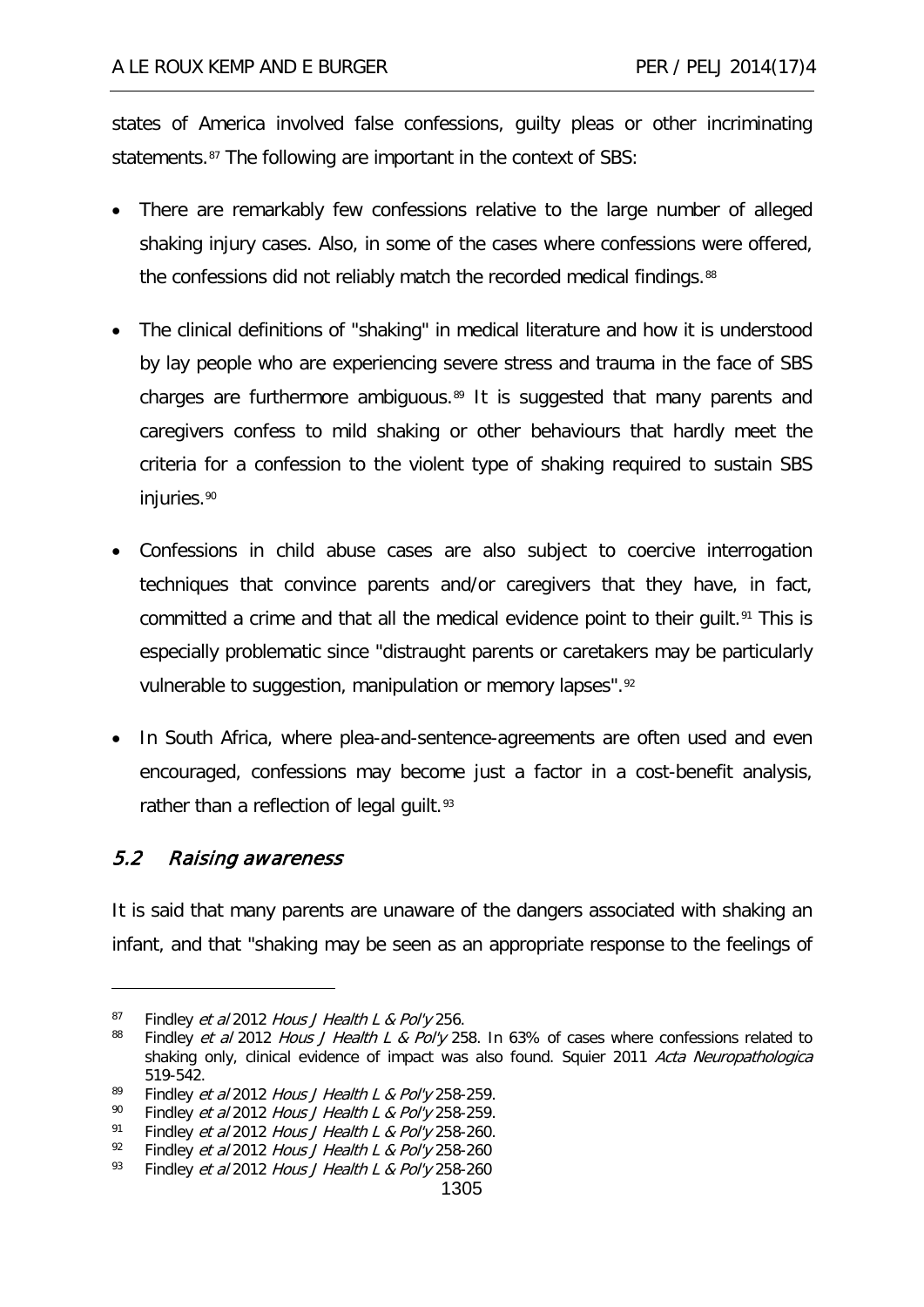frustration and inadequacy that the seemingly unremitting crying of an infant can evoke." Gluthkelch states "that 'a good shaking' is felt … to be socially more acceptable and physically less dangerous than a blow on the head or elsewhere".<sup>[94](#page-20-0)</sup> In other words, physical abuse like slapping, hitting or throwing the infant is not only out of bounds culturally and socially, but also leaves external injuries that are noticeable to others. In contrast, the shaking of an infant is perceived to be without trauma as there are no external signs of abuse. In the USA between 2% and 4.4% of parents of children under 2 years old admitted to shaking their children to discipline them.[95](#page-20-1)

It is furthermore found that many caregivers and parents who have resorted to shaking children in their care had no intention of causing harm, but merely wanted to stop the baby from crying.<sup>[96](#page-20-2)</sup> Awareness campaigns should therefore focus on support for and education in terms of caregiver or parent impulse control in addition to the dangers of shaking.<sup>[97](#page-20-3)</sup> For example, campaigns aimed at raising awareness should ideally be coupled with programmes focussing on early detection and intervention in families where a real risk of child abuse exists and where the parents and/or caregivers are clearly not coping well with the general stressors of child rearing. Barr suggests that such programmes should target families of newborns, where there is a temporal proximity to the birth, where inciting stimuli (like crying) are present, and where specific parent and/or caregiver risk behaviour is present.<sup>[98](#page-20-4)</sup> Such awareness campaigns should furthermore offer parents and caregivers information and training on infant soothing techniques and appropriate responses for parents and caregivers in the high-stress context of an infant's inconsolable cries.<sup>[99](#page-20-5)</sup>

<span id="page-20-0"></span><sup>94</sup> Dykes 1986 Child Abuse and Neglect 212; Fortin and Stipanicic 2010 Ann Phys Rehabil Med 699.

<span id="page-20-1"></span>Runyan 2008 Am J Prev Med S112-S115.

<span id="page-20-2"></span> $\frac{96}{97}$  Couser 2013 *J Pediatr Health Care* 238.<br> $\frac{97}{97}$  Russell 2013 *Child Abuse and Neglect 6* 

<span id="page-20-4"></span><span id="page-20-3"></span><sup>97</sup> Russell 2013 Child Abuse and Neglect 671.

Barr and Runyan 2008 Am J Prev Med S108.

<span id="page-20-5"></span><sup>99</sup> Russell 2013 Child Abuse and Neglect 674.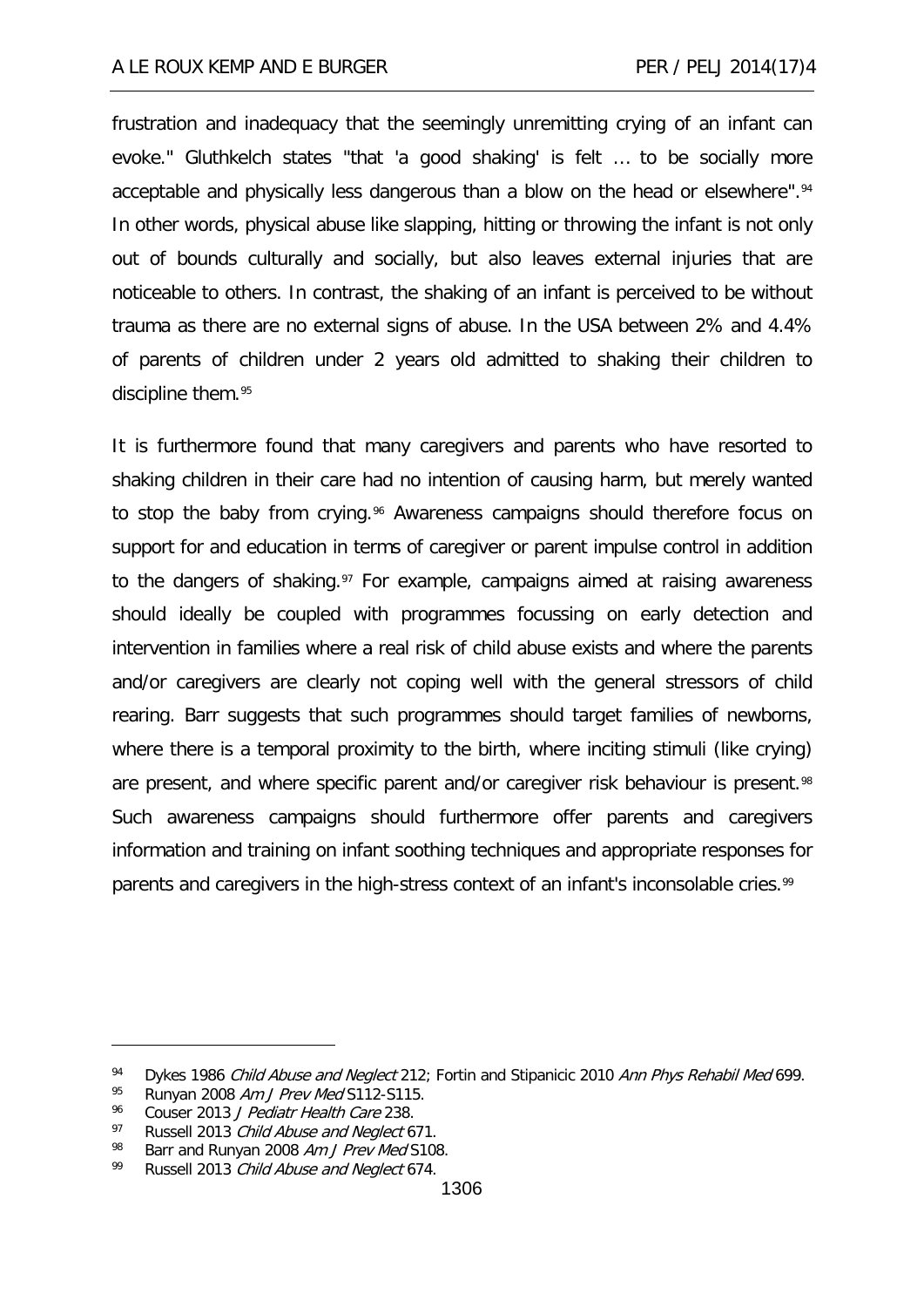#### **6. Conclusion**

Shaken Baby Syndrome is a particularly contested topic in medico-legal practice and – as was evident from the discussion above – requires great care and circumspection of medical and legal professionals. In this article emphasis has been placed on the difficulty of providing a conclusive diagnosis of SBS and the fact that it is now generally accepted that conditions other than shaking, even natural diseases, may be the cause of the so-called triad of injuries with which Shaken Baby Syndrome has traditionally been diagnosed.

Keith Findley, the current president of the global Innocence Network, and other scientists like Waney Squier from Oxford University and Patrick Barnes from Stanford University Medical Centre, suggest that the increased focus on evidence-based medicine – the movement supporting a critical appraisal of the medical evidence underlying a diagnosis and treatment - may be exactly "what the doctor ordered" to diffuse the uncertainty and debate around SBS.<sup>[100](#page-21-0)</sup> They state:

While we support…[the] commitment to the prevention of child abuse, this commitment should not substitute subjective beliefs for objective scientific evidence. Instead, the commitment must be to getting it right.<sup>[101](#page-21-1)</sup> Based on what we now know, it is inappropriate for medical professionals to diagnose shaking or abusive head trauma based solely or primarily on the presence of subdural haemorrhage, retinal haemorrhage and/or encephalopathy. When a child abuse referral or diagnosis is made based on these findings, it should be clearly disclosed that there are many possible causes for these findings; that the issues are complex and poorly understood; and that shaken baby syndrome diagnosis based exclusively or primarily on three findings rests on good-faith beliefs and hypotheses, rather than science.<sup>[102](#page-21-2)</sup>

This article has also provided some practical guidelines and recommendations for medico-legal practice and awareness campaigns. A particularly important finding derived from the discussion on the case law is that a diagnosis of SBS requires a holistic approach and can be accepted only if corroborated by other evidence, including the medical history of the child. The risks involved in accepting (false)

<span id="page-21-0"></span><sup>&</sup>lt;sup>100</sup> Findley et al 2012 Hous J Health L & Pol'y 299; also see Donohoe 2003 Am J Forensic Med Pathol.

<span id="page-21-1"></span><sup>&</sup>lt;sup>101</sup> Findley *et al* 2012 Hous J Health L & Pol'y 300.

<span id="page-21-2"></span><sup>&</sup>lt;sup>102</sup> Findley et al 2012 Hous J Health L & Pol'y 301; also see Donohoe 2003 Am J Forensic Med Pathol and Squier 2011 Acta Neuropathologica.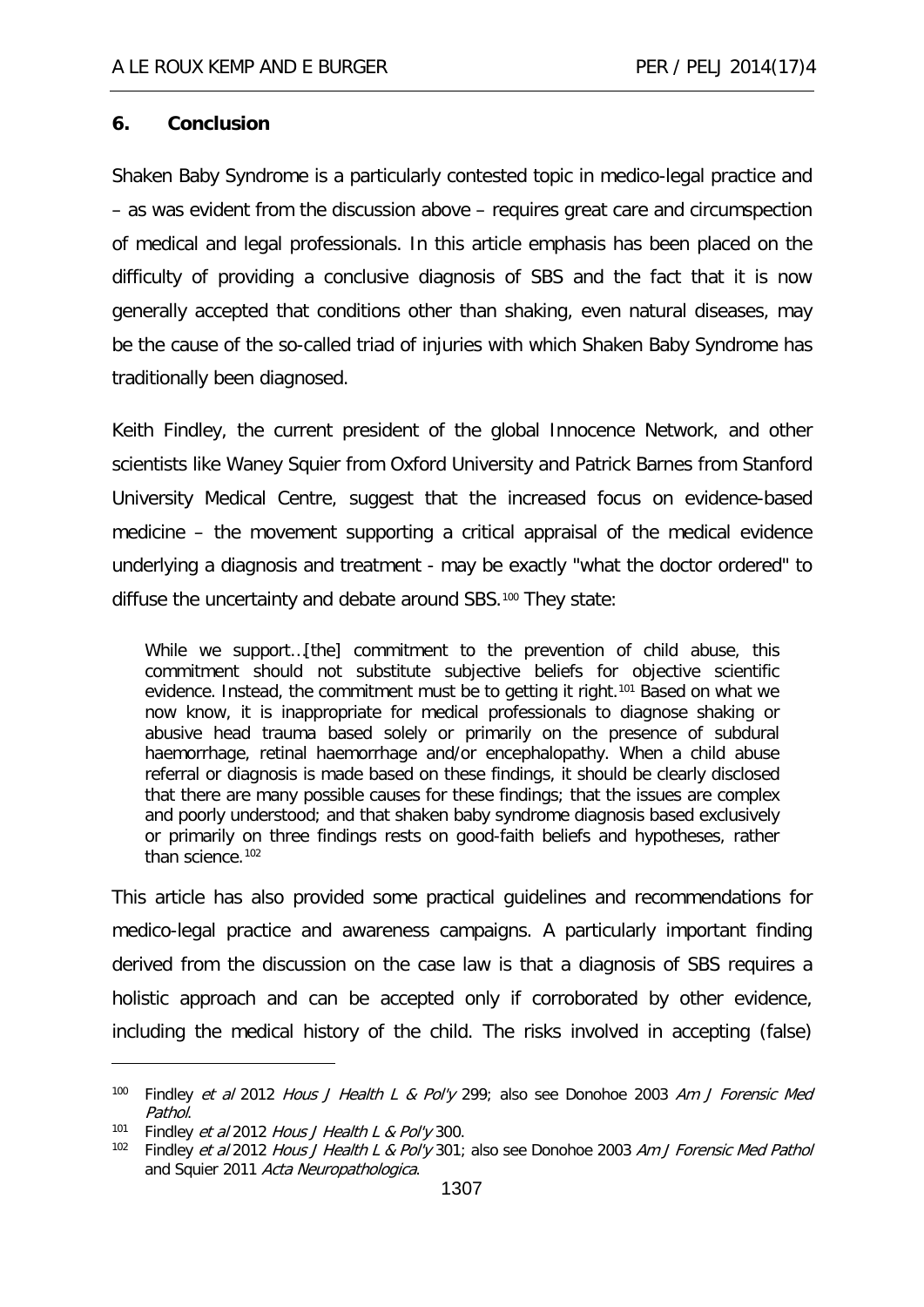confessions and/or guilty pleas from parents or caregivers and placing too much weight on incriminating statements were also highlighted in terms of exoneration jurisprudence and research on the nature and incidence of confessions in the context of SBS. These precautions are necessary, as the prosecution of SBS is usually constructed by and based on medical expertise which, as has been shown here, is currently unable to provide a unanimous and conclusive scientific basis for the diagnosis of Shaken Baby Syndrome.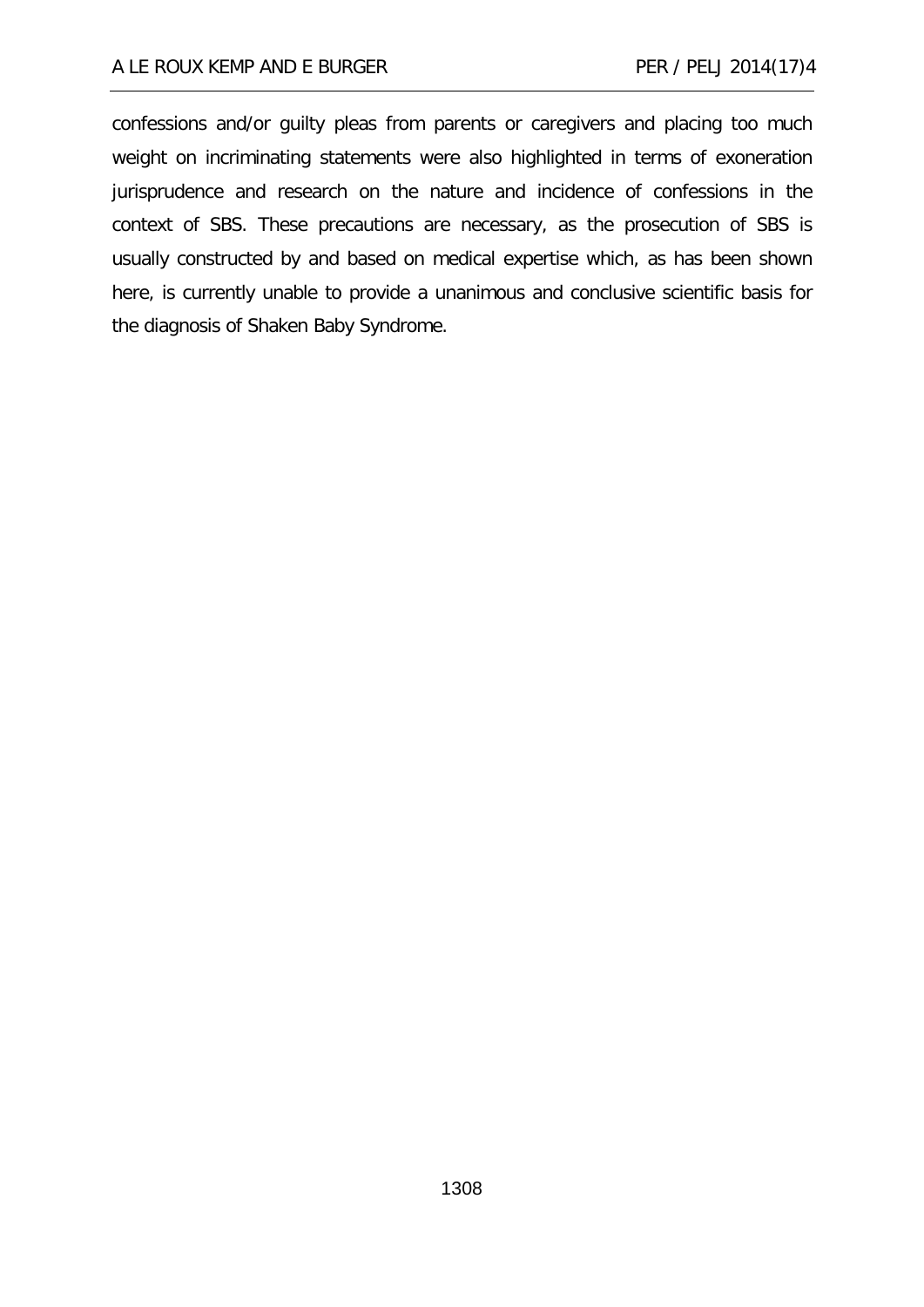#### **Bibliography**

#### **Literature**

Albert, Blanchard and Knox 2012 JAMA

Albert D, Blanchard JW and Knox BL "Ensuring Appropriate Expert Testimony for Cases Involving the 'Shaken Baby''' 2012 JAMA 39-40

Bandak 2005 Forensic Sci Int

Bandak FA "Biomechanics Analysis of Injury Mechanisms" 2005 Forensic Sci Int 71-79

## Barr and Runyan 2008 Am J Prev Med

Barr RG and Runyan DK "Inflicted Childhood Neurotrauma: The Problem Set and Challenges to Measuring Incidence" 2008 Am J Prev Med S106-S111

#### Biron and Shelton 2005 Child Abuse and Neglect

Biron D and Shelton D "Perpetrator Accounts in Infant Abusive Head Trauma Brought About by a Shaking Event" 2005 Child Abuse and Neglect 1347-1358

Bechtel and Berger 2006 Pediatric Emergency Medicine

Bechtel K and Berger R "Inflicted Traumatic Brain Injury: Making the Diagnosis in the Emergency Department" 2006 Pediatric Emergency Medicine 138-142

Berger, Kochanek and Pierce 2004 Child Abuse and Neglect

Berger RP, Kochanek PM and Pierce MC "Biochemical Markers of Brain Injury: Could They be Used as Diagnostic Adjuncts in Cases of Inflicted Brain Injury?" 2004 Child Abuse and Neglect 739-754

Caffey 1946 AJR

Caffey J "Multiple Fractures in the Long Bones of Infants Suffering from Chronic Subdural Hematoma" 1946 AJR 163-173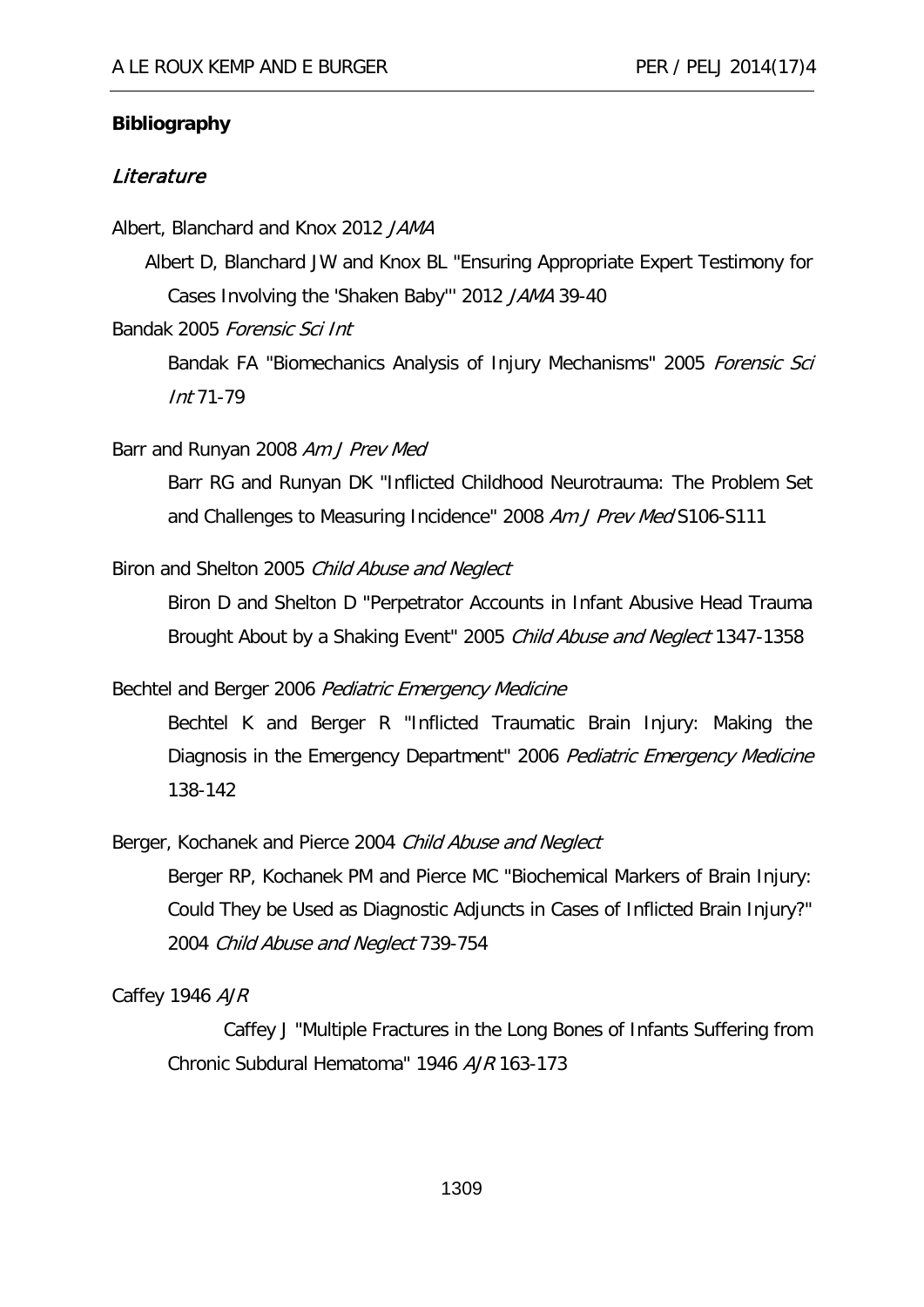#### Caffey 1972 Am J Dis Child

Caffey J "On the Theory and Practice of Shaking Infants" 1972 Am J Dis Child 161-169

#### Caffey 1974 Pediatrics

Caffey J "The Whiplash Shaken Infant Syndrome: Manual Shaking by the Extremities with Whiplash-induced Intracranial And Intraocular Bleedings, Linked with Residual Permanent Brain Damage and Mental Retardation" 1974 Pediatrics 396-403

#### Case 2007 Legal Medicine

Case ME "Abusive Head Injuries in Infants and Young Children" 2007 Legal Medicine 83-87

#### Couser 2013 J Pediatr Health Care

Couser S "Patient Education Review" 2013 Sep-Oct J Pediatr Health Care 238- 239

# Donohoe 2003 Am J Forensic Med Pathol

Donohoe M "Evidence-based Medicine and Shaken Baby Syndrome: Part I – Literature Review, 1966-1998" 2003 Am J Forensic Med Pathol 239-242

## Duhaime et al 1987 Journal of Neurosurgery

Duhaime AC et al "The Shaken Baby Syndrome: A Clinical, Pathological and Biomechanical Study" 1987 Journal of Neurosurgery 409-415

## Dykes 1986 Child Abuse and Neglect

Dykes LJ "The Whiplash Shaken Infant Syndrome: What has been Learned?" 1986 Child Abuse and Neglect 211-221

#### Editorial 1998 The Lancet

Editorial "Shaken Babies" 1998 1 Aug The Lancet 335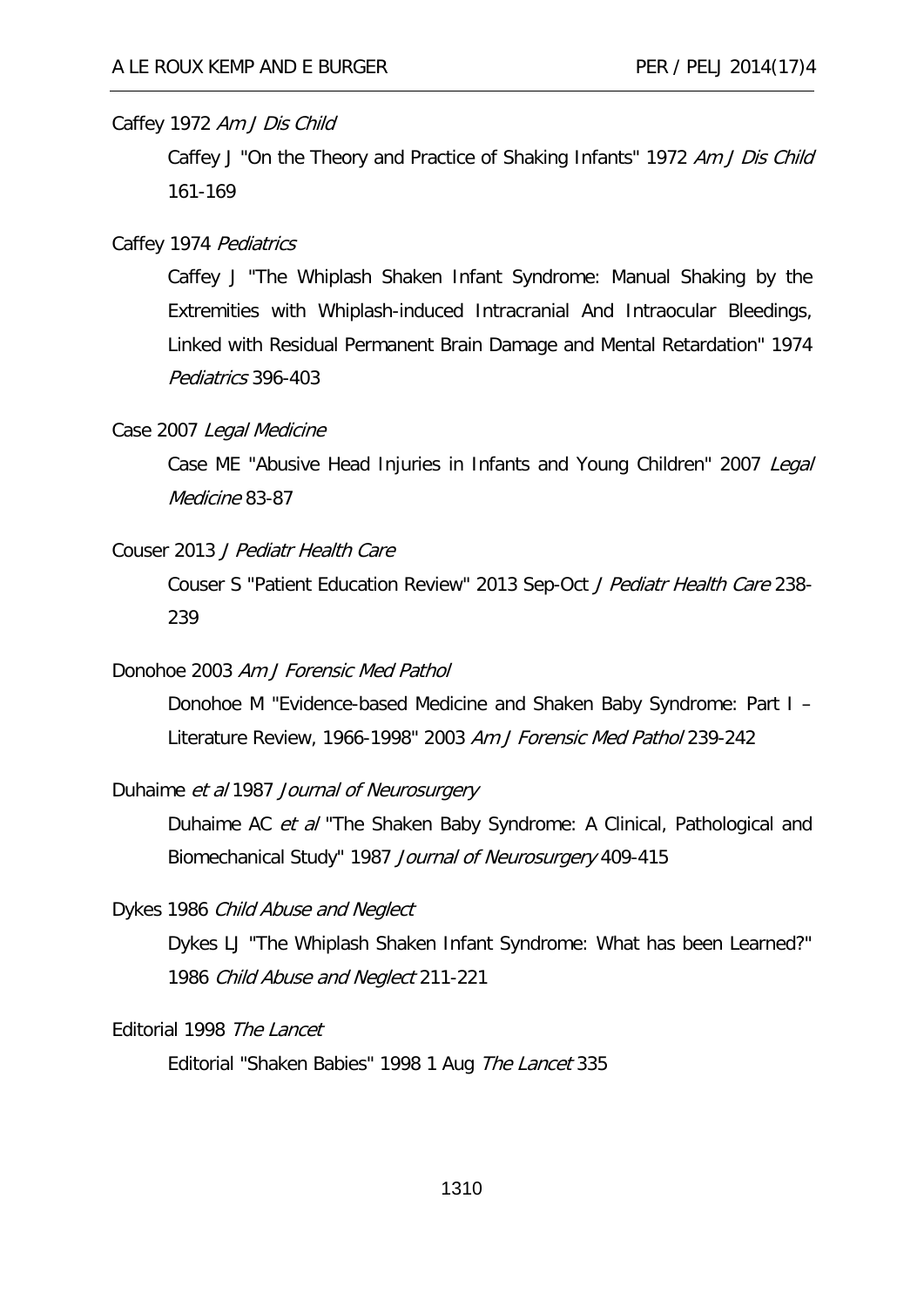## Findley et al 2012 Hous J Health L & Pol'y

Findley KA et al "Shaken Baby Syndrome, Abusive Head Trauma, and Actual Innocence: Getting it Right" 2012 Hous J Health L & Pol'y 209-312

#### Fortin and Stipanicic 2010 Ann Phys Rehabil Med

Fortin G and Stipanicic A "How to Recognise and Diagnose Abusive Head Trauma in Infants" 2010 Ann Phys Rehabil Med 693-710

#### Geddes et al 2001 Brain

Geddes JF et al "Neuropathology of Inflicted Head Injury in Children. I. Patterns of Brain Damage" 2001 Brain 1290-1298

#### Geddes and Whitwell 2004 Forensic Sci Int

Geddes JF and Whitwell HL "Inflicted Head Injury in Infants" 2004 Forensic Sci Int 83-88

# Goldsmith and Plunkett 2004 Am J Forensic Med Pathol

Goldsmith W and Plunkett J "A Biomechanical Analysis of the Causes of Traumatic Brain Injury in Infants and Children" 2004 Am J Forensic Med Pathol 89-100

#### Gould 2001 Curr Diagn Path

Gould SJ "Sudden Unexpected Death in Infancy" 2001 Curr Diagn Path 69-75

### Graham and Gennarelli "Trauma"

Graham DI and Gennarelli TA "Trauma" in Graham DI and Lantos PL (eds) Greenfield's Neuropathology 6<sup>th</sup> ed (Arnold London 1997) 234-262

# Guthkelch 1971 BMJ

Guthkelch AN "Infantile Subdural Haematoma and Its Relationship to Whiplash Injuries" 1971 BMJ 430-431

#### Guthkelch 2012 Hous J Health L & Pol'y

Guthkelch AN "Problems of Infant Retino-dural Haemorrhage with Minimal External Injury" 2012 Hous J Health L & Pol'y 201-208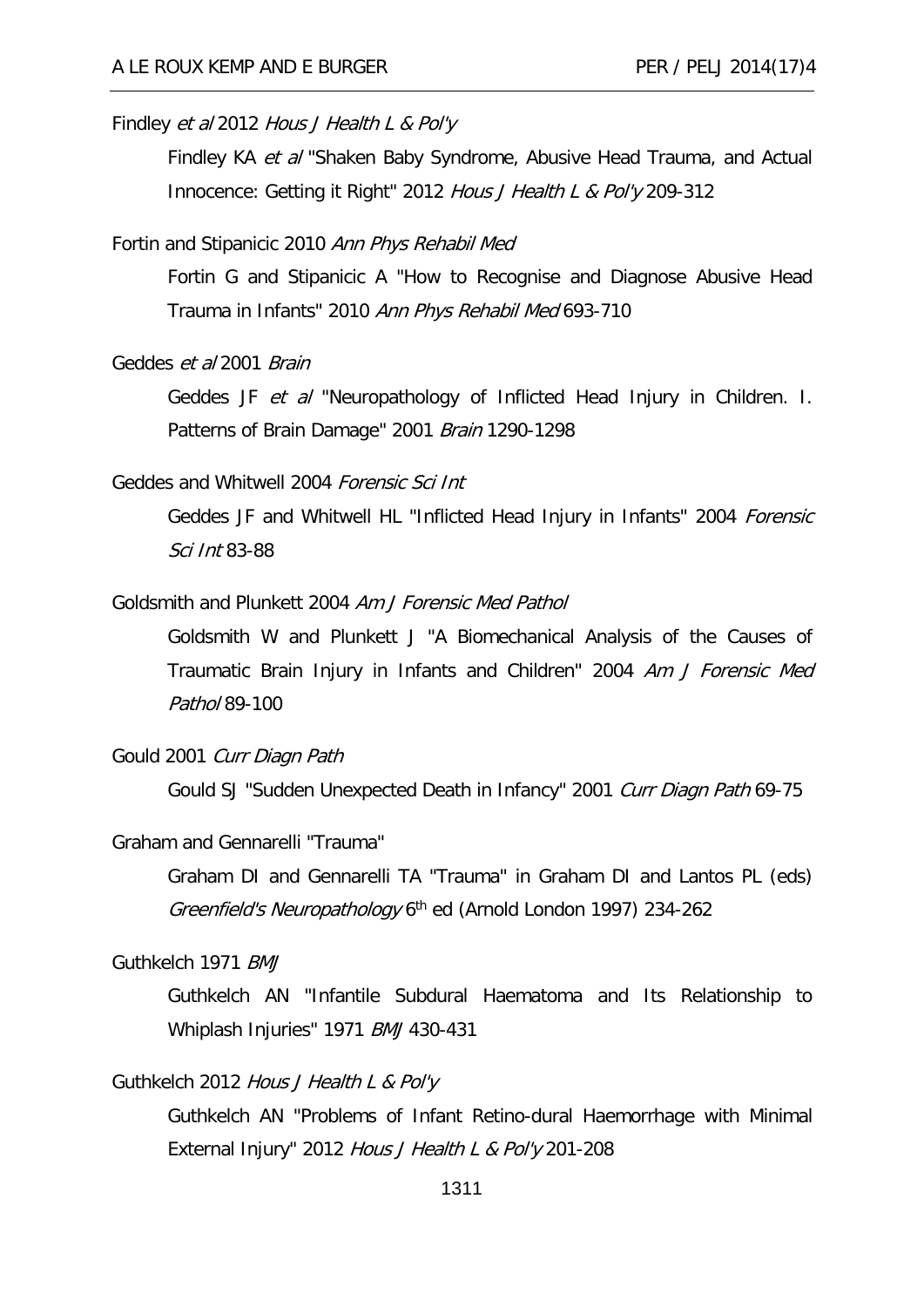#### Hadley et al 2000 Neurosurgery

Hadley MN *et al* "The Infant Whiplash-shake Injury Syndrome: A Clinical and Pathological Study" 2000 Neurosurgery 536-540

#### Holford and de Villiers 1998 SAMJ

Holford L and de Villiers F "Landmark Decision in Child Abuse Court Case" 1998 Oct SAMJ 1326-1327

Jenny "Theory and Practice of Shaking Infants"

Jenny C "On the Theory and Practice of Shaking Infants: Where have we Come in the 30 Years Since Shaken Baby Syndrome was First Identified?" Oral keynote presentation delivered at the Fourth National Conference on Shaken Baby Syndrome (12 September 2002 Salt Lake City, Utah)

#### Keenan et al 2003 JAMA

Keenan HT et al "A Population-based Study of Inflicted Traumatic Brain Injury in Young Children" 2003 JAMA 621-626

# Kelly, MacCormick and Strange 2009 Child Abuse and Neglect

Kelly P, MacCormick J and Strange R "Non-accidental Head Injury in New Zealand: The Outcome of Referral to Statutory Authorities" 2009 Child Abuse and Neglect 393-401

## Kempe et al 1962 JAMA

Kempe CH et al "The Battered Child Syndrome" 1962 JAMA 17-24

# Kivlin et al 2000 Opthalmology

Kivlin J et al "Shaken Baby Syndrome" 2000 Ophthalmology 1246-1254

# Laurent-Vannier et al 2009 Ann Phys Rehabil Med

Laurent-Vannier A et al "Long-term Outcome of the Shaken Baby Syndrome and Medicolegal Consequences: A Case Report" 2009 Ann Phys Rehabil Med 436-447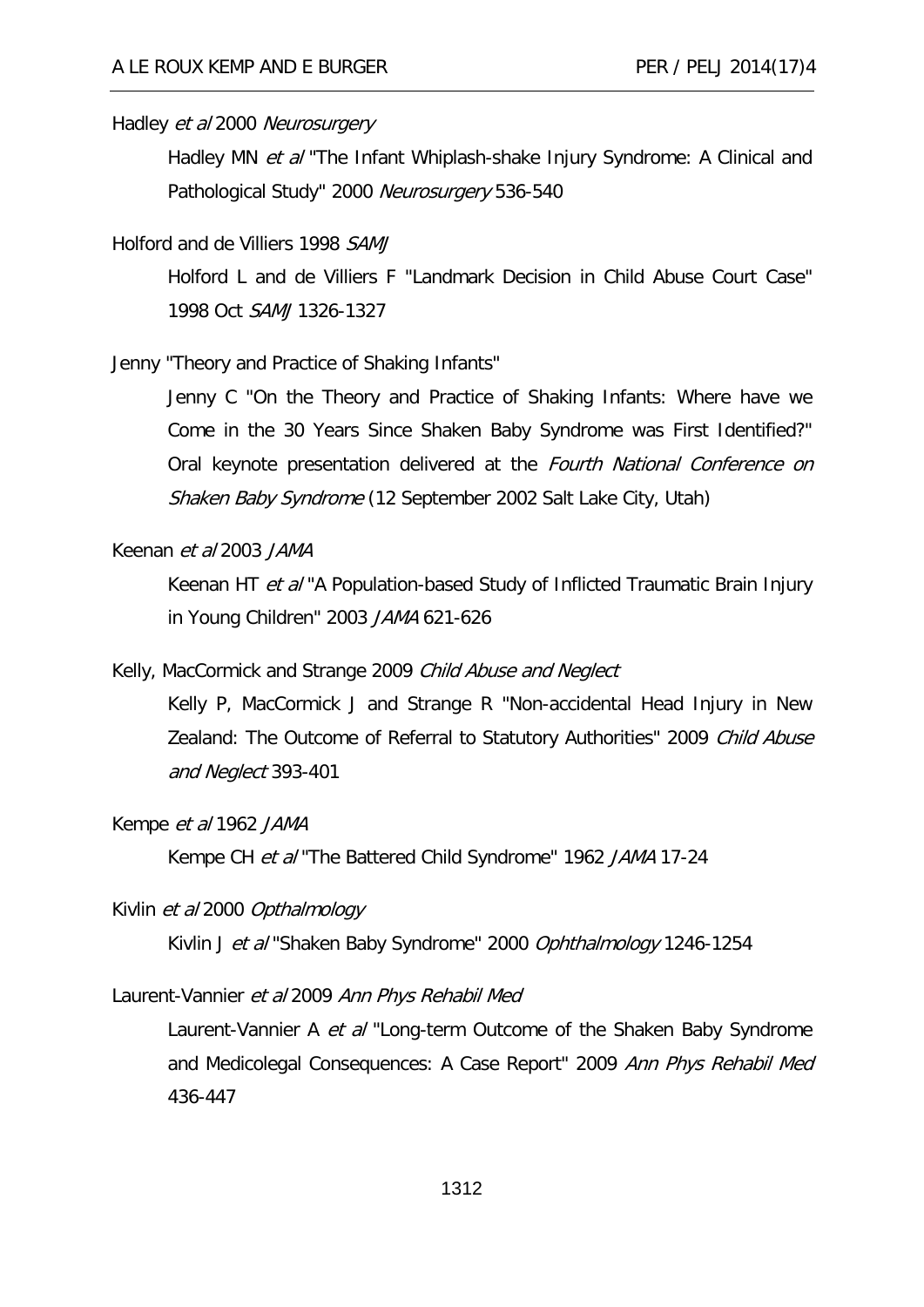#### Laurent-Vannier et al 2011 Ann Phys Rehabil Med

Laurent-Vannier A et al "A Public Hearing. Shaken Baby Syndrome: Guidelines on Establishing a Robust Diagnosis and the Procedures to be Adopted by Healthcare and Social Services Staff" 2011 Ann Phys Rehabil Med 533-599

#### Lopes, Eisenstein and Williams 2013 Journal de Pediatria

Lopes NRL, Eisenstein E and Williams LCA "Abusive Head Trauma in Children: A Literature Review" 2013 Journal de Pediatria 426-433

#### Mehl 1990 Child Abuse and Neglect

Mehl AL "Shaken Impact Syndrome: Letters to the Editor" 1990 Child Abuse and Neglect 603-605

#### Niederkrontenthaler et al 2013 Child Abuse and Neglect

Niederkrontenthaler T et al "Descriptive Factors of Abusive Head Trauma in Young Children - United States, 2000-2009" 2013 Child Abuse and Neglect 446-455

# Ommaya, Goldsmith and Thibault 2002 Brit J Neurosurg

Ommaya AK, Goldsmith W and Thibault L "Biomechanics and Neuropathology of Adult and Paediatric Head Injury" 2002 Brit J Neurosurg 220-242

#### Ricci et al 2003 Child Abuse and Neglect

Ricci L et al " Abuse Head Trauma in Maine Infants: Medical, Child Protective and Law Enforcement Analysis" 2003 Child Abuse and Neglect 271-283

Richards et al 2006 Arch Dis Child

Richards PG et al "Shaken Baby Syndrome" 2006 Arch Dis Child 205-206

## Runyan 2008 Am J Prev Med

Runyan DK "The Challenges of Assessing the Incidence of Inflicted Traumatic Brain Injury" 2008 Am J Prev Med S112-S115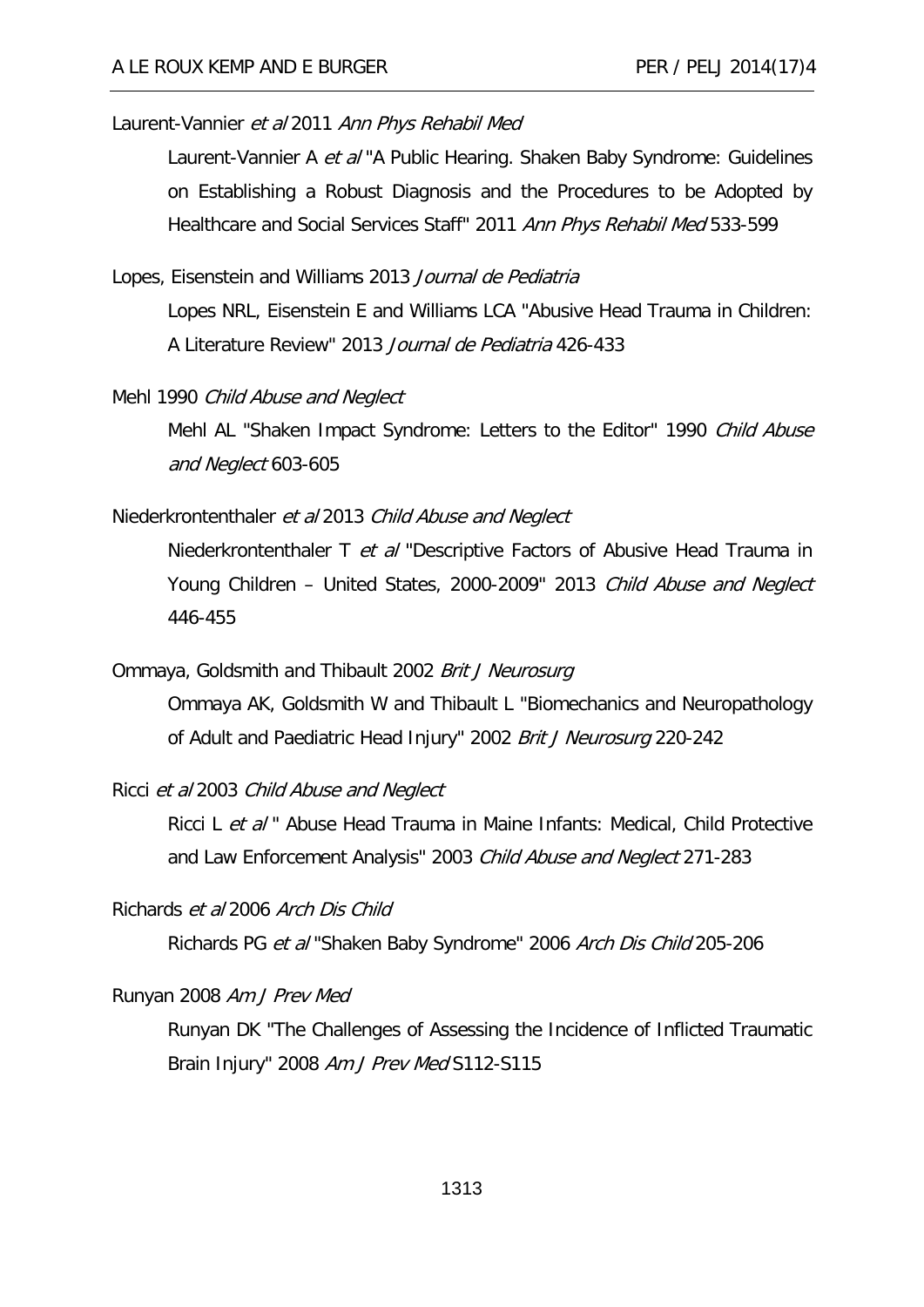#### Russell 2013 Child Abuse and Neglect

Russell BS "Revisiting the Measurement of Shaken Baby Syndrome Awareness" 2013 Child Abuse and Neglect 671-676

#### Saternus, Kernbach-Wighton and Oehmichen 2000 Forensic Sci Int

Saternus KS, Kernbach-Wighton G and Oehmichen M "The Shaking Trauma in Infants – Kinetic Chains" 2000 Forensic Sci Int 203-213

#### Starling et al 2004 Arch Pediatr Adolesc Med

Starling SP *et al* "Analysis of Perpetrator Admissions to Inflicted Traumatic Brain Injury in Children" 2004 Arch Pediatr Adolesc Med 454-458

## Squier 2011 Acta Neuropathologica

Squier W "The 'Shaken Baby' Syndrome: Pathology and Mechanisms" 2011 Acta Neuropathologica 519-542

## Togioka 2008 J Emerg Med

Togioka BM "Retinal Haemorrhages and Shaken Baby Syndrome: An Evidence-based Review" 2008 J Emerg Med 98-106

# Tuerkheimer 2010-2011 Ala L Rev

Tuerkheimer D "Science-dependent Prosecution and the Problem of Epistemic Contingency: A Study of Shaken Baby Syndrome" 2010-2011 Ala L Rev 513- 569

## Weaver 2010 Chi-Kent L Rev

Weaver RL "Reliability, Justice and Confessions: The Essential Paradox" 2010 Chi-Kent L Rev 179-188

# Case law

Case of Allen v The United Kingdom 25424/09, 12 July 2013 ECHR Cavazos v Smith 132 S Ct 2 (31 October 2011) (per curiam) Commonwealth v Woodward 694 NE 2d 1277, 1281 (1998) Michael v Linksfield Park Clinic (Pty) Ltd (1) [2001] ZASCA 12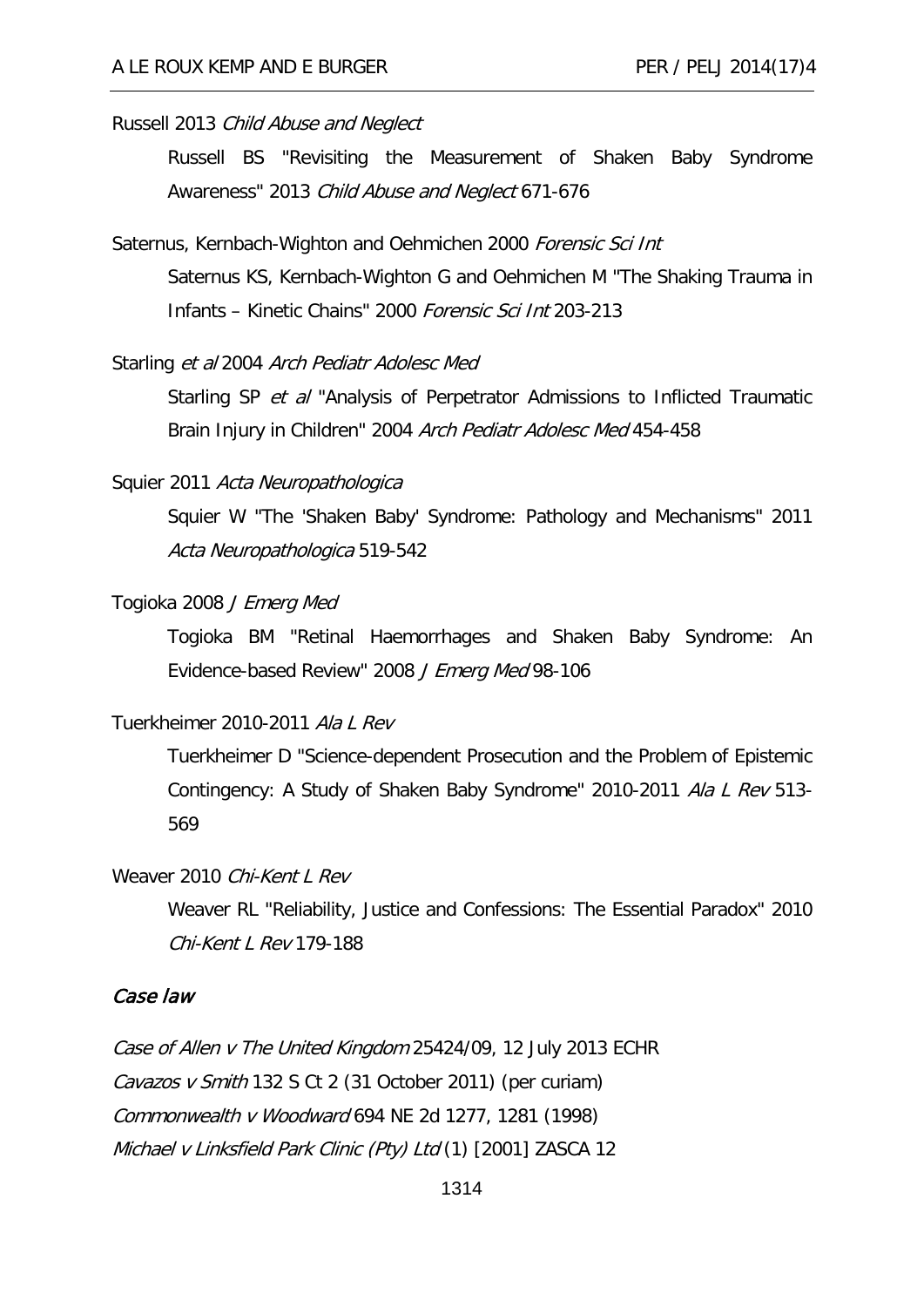R v Harris [2005] EWCA Crim 1980 (21 July 2005) SA Willers & AM Willers (No 14/5829/95) S v Campos 2002 1 SACR 233 (SCA) S v Rudman 2013 JDR 0712 (GNP) Smith v Mitchell Case No CV 01-4484-ABC (CD Cal, Mar 22, 2004) Smith v Mitchell 437 F 3d 884 (2006)

# Legislation

Children's Act 38 of 2005

#### Internet sources

Hall 1999 http://www.theguardian.com/uk/1999/jan/19/sarahhall Hall S 1999 Nanny Admits Killing Baby http://www.theguardian.com/ uk/1999/jan/19/sarahhall accessed 3 September 2013

# **LIST OF ABBREVIATIONS**

| AHT                      | Abusive head trauma                            |
|--------------------------|------------------------------------------------|
| <b>AJR</b>               | American Journal of Roentgenology              |
| Ala L Rev                | Alabama Law Review                             |
| Am J Dis Child           | American Journal of Diseases of Children       |
| Am J Forensic Med Pathol | American Journal of Forensic Medical Pathology |
| Am J Prev Med            | American Journal of Preventive Medicine        |
| Ann Phys Rehabil Med     | Annals of Physical and Rehabilitation Medicine |
| Arch Dis Child           | Archives of Disease in Childhood               |
| Arch Pediatr Adolesc Med | Archives of Pediatrics and Adolescent Medicine |
| <b>BMJ</b>               | <b>British Medical Journal</b>                 |
| Brit J Neurosurg         | <b>British Journal of Neurosurgery</b>         |
| Chi-Kent L Rev           | Chicago-Kent Law Review                        |
| Curr Diagn Path          | <b>Current Diagnostic Pathology</b>            |
| Forensic Sci Int         | Forensic Science International                 |
| Hous J Health L & Pol'y  | Houston Journal of Health Law and Policy       |
| 1315                     |                                                |